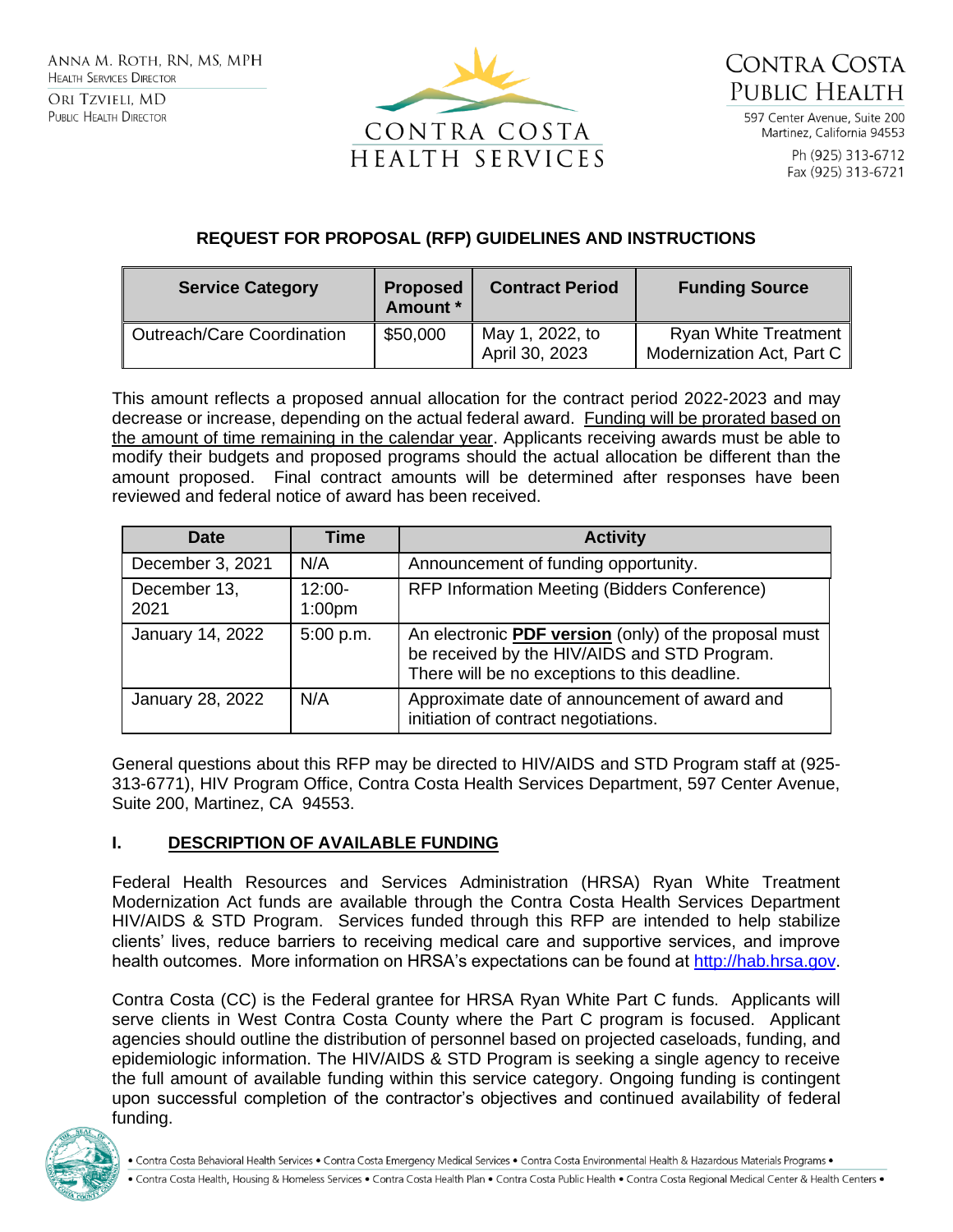### **II. QUALIFICATIONS, ELIGIBILITY AND FUNDING RESTRICTIONS**

**Eligibility is limited to not-for-profit (as determined by Internal Revenue Service) community-based organizations and hospitals or public agency service providers.**  Applicants need not be based in CC County to be eligible; however, agencies must demonstrate sufficient capacity to provide services within CC County to meet the programmatic objectives. Services that are reimbursable through other means such as Medi-Cal or other funding streams **MUST** be billed to those sources first and documentation of denial of service or other ineligibility for service must be on file and available for audit review purposes.

Applicants may not use a fiscal agent and must demonstrate fiscal stability. An agency with unresolved outstanding federal/state tax obligations is **not** eligible to apply for funding. Funds may not be spent on the purchase of or improvement to buildings or office facilities or to make payments to recipients of services. Funds may not be used to provide items or services for which payment has already been made, or can reasonably be expected to be made, by third-party payers, including private insurance, Medi-Cal, Medicare, or other programs. Funds may not be used to supplant third-party reimbursement. Services are intended for low-income people living with HIV or/and AIDS (PLWHA) who reside in CC County. Agencies funded through this RFP must have the capacity to fulfill all contractual obligations outlined below in Section III.

Agencies not already under contract to the Contra Costa Health Department HIV/AIDS & STD Program are strongly urged to apply and will be given priority so long as their applications meet the requirements laid out in this RFP.

*Applicants should specifically address in their proposal how their agency meets qualifications and eligibility requirements and how their proposed program will fit into a continuum of care in Section VIII, numbers 3 and 4.* 

## **III. CONTRACTUAL OBLIGATIONS**

Award of funds will result in a contract for services after final negotiations with the HIV/AIDS & STD Program regarding work plan and budget. There are general conditions, including Health Insurance Portability and Accountability Act (HIPAA) and insurance and indemnity requirements, which are common to all County cost reimbursement contracts. A copy of these conditions is available upon request from the HIV/AIDS & STD Program office. HIV/AIDS & STD Program contracts also require budgets to adhere to federal requirements and that contractors submit financial backup documentation with their invoices for payment.

## **All Contractors are required to:**

- 1. Abide by the legal requirements to maintain the **confidentiality of clients**.
- 2. Document HIV status of the clients. As per the Ryan White requirement, the client must establish their eligibility through medical verification of positive HIV serostatus to an HIV Medical Case Manager. Acceptable proof includes positive HIV and/or AIDS defining laboratory results, medical records, or physician statement of status on original letterhead. A viral load lab range and/or a CD4 count (HIV T4 Lymphocyte/T Cell) greater than 200/uL are insufficient by themselves to document HIV status.
- 3. Document **unmet service needs of clients** and include this documentation in all referrals for assistance.
- 4. Provide **culturally and linguistically appropriate services.**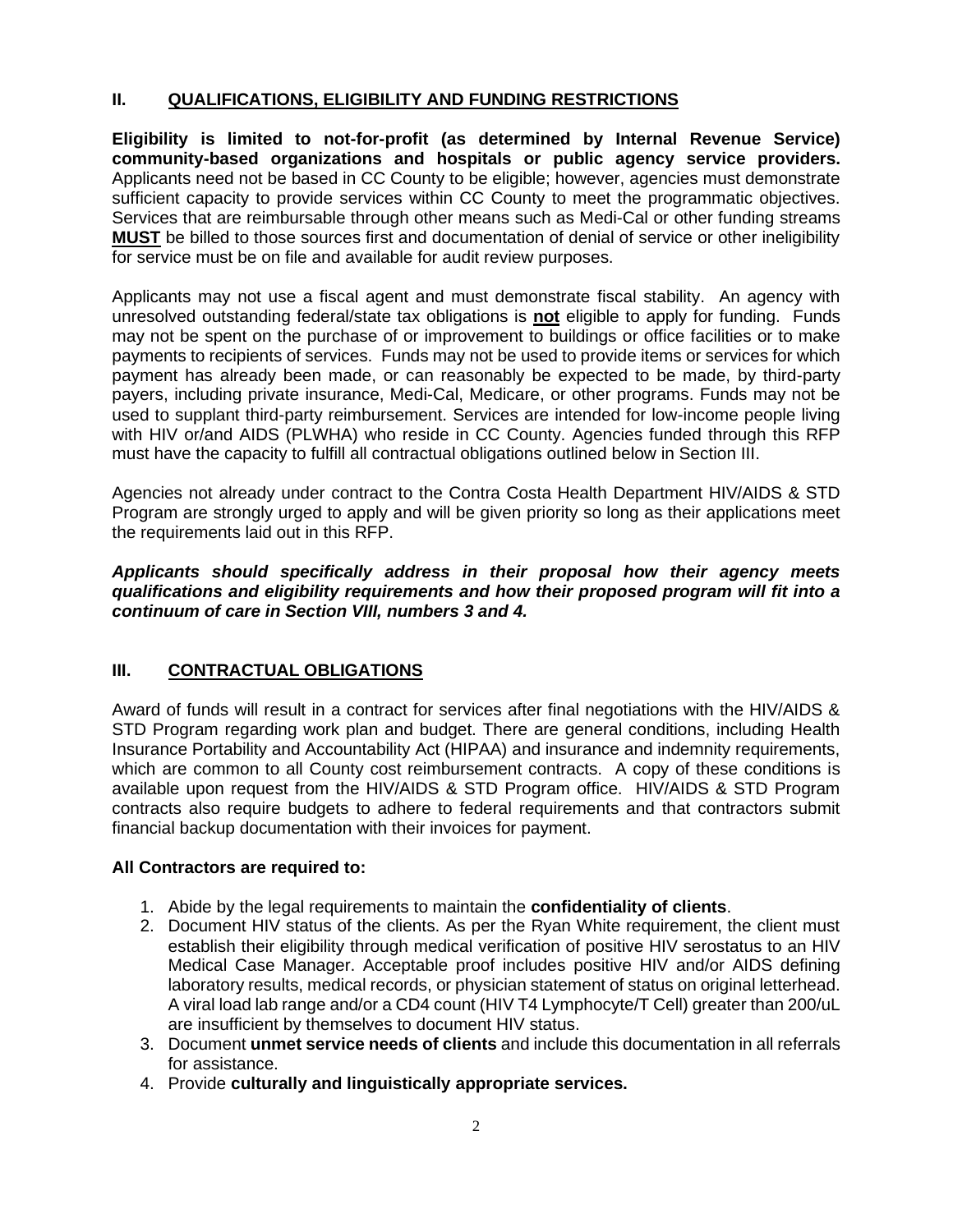- 5. Document the **provision and evaluation of all services, collect and maintain client level service data, enter and regularly update client demographics and service data into the system database (ARIES) and write case notes/progress reports**. Progress reports must include advancement in fulfilling contract specifications, trends in service delivery, issues encountered in the provision of services, and applicable fiscal reports. Data reports must be submitted monthly and narrative reports submitted quarterly. Agencies not currently using the ARIES services database will be provided access to ARIES upon notification of award. For more information on ARIES go to *https://projectaries.org/*
- 6. **Work collaboratively** with all existing HIV service providers within the Contra Costa HIV care network and with providers in other systems of care as applicable to ensure appropriate care coordination and utilization of existing services. Attendance at HIV medical rounds is required for all providers.
- 7. Participate in Oakland Transitional Grant Area (OTGA) Planning Council (Contra Costa and Alameda Counties) and local planning activities, including the OTGA Planning Council and the Contra Costa Consortium.
- 8. **Track all related contract expenses** in keeping with generally accepted accounting principles. There are specific requirements for delineation of administrative costs from program costs (see budget documents).
- 9. **Submit monthly payment demands along with grant expenditure reports and backup documentation** such as payroll ledgers and operating cost receipts in a timely manner.
- 10. Offer services **free of charge to participants** and without regard to **past or present health condition(s)**.
- 11. **Retain all documents** pertaining to this contract for five years from the date of submission of contractor's final payment demand or fiscal cost report.
- 12. Ensure that the services provided by this program will be **available to all qualified persons** regardless of age, sex, race, religion, color, national origin, ethnic background, disability, or sexual orientation, and that none shall be used, in whole or in part, for religious worship or instruction.

## **IV. DESCRIPTION OF SERVICES TO BE FUNDED**

#### **Care Coordination Services**

Care Coordination is an outreach service designed to enroll people newly diagnosed with HIV and/or fallen-out-of-care HIV positive individuals to primary medical care, treatment services and supportive services. Care coordination is not HIV counseling and testing, nor is it HIV prevention education. Services target HIV positive individuals who have experienced difficulties making or keeping medical and support service appointments and are provided only to clients for whom a referral has been issued. While the Care Coordinator may meet with clients in an office, most often services are provided at the client's home, clinic, or other venue most appropriate to the client's situation. The Care Coordinator is a member of an interdisciplinary team and locates clients who are lost to care, encourages them to return to care, supports them in keeping clinical appointments and helps navigate insurance coverage issues. Other activities may include obtaining documentation for enrollment in an HIV system of care, referring clients and their partners to risk reduction services, and working with the client and their partners to remain in care.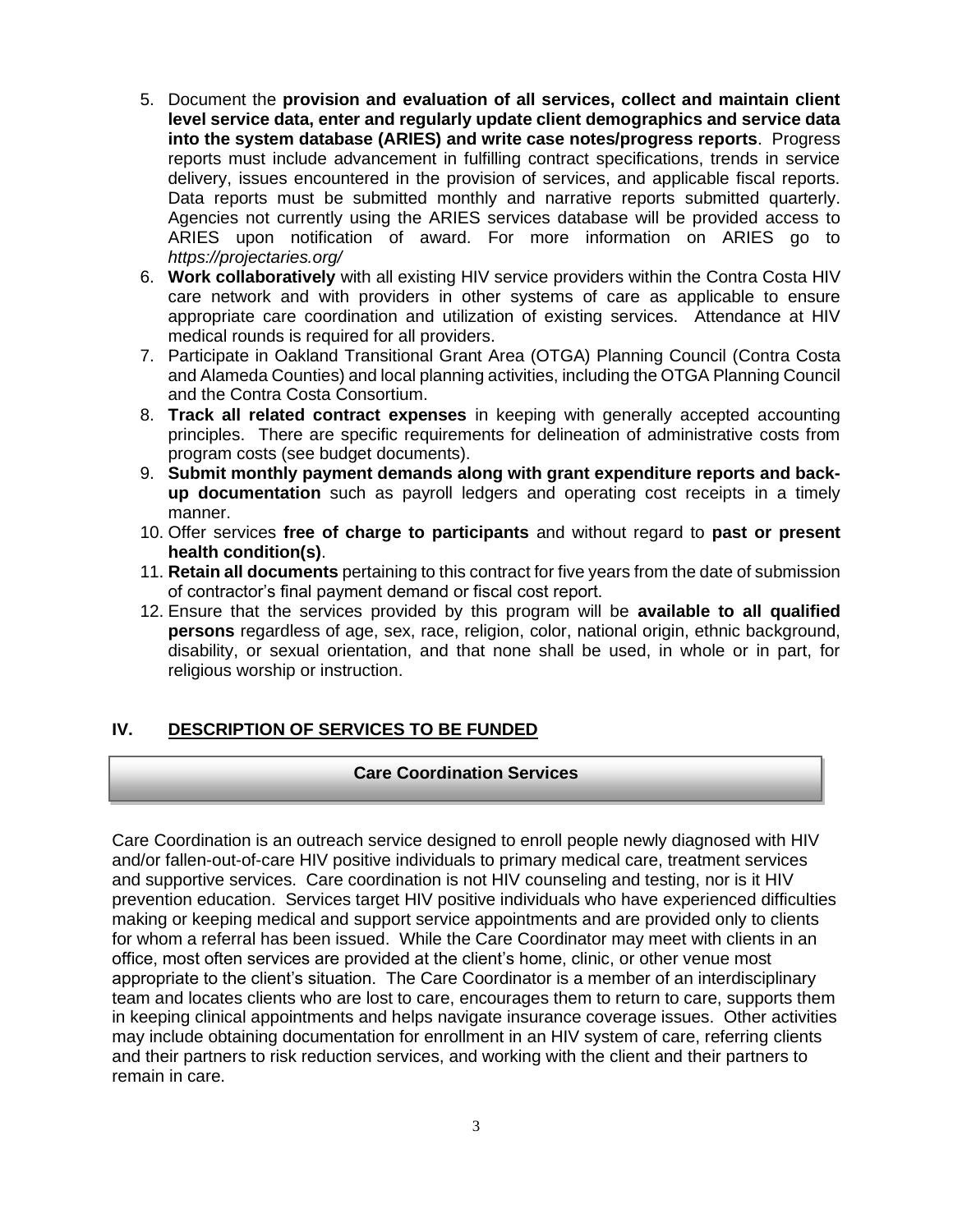All Care Coordinators are expected to attend medical rounds to update medical providers regarding client status and to coordinate services with other providers. Case conferencing is to be done at least twice yearly for each client and is documented in ARIES and the client's file. For West County clients served through the Contra Costa Regional Medical Center (CCRMC), medical rounds are hosted by the HIV/AIDS and STD program Office using Microsoft Teams application and happen twice per month.

## **UNITS OF SERVICE:**

The standard unit of service is a 15-minute interval of time. Services include all activities that are conducted with the client (e.g., face-to-face and telephone encounters) and services that are conducted on behalf of the client (e.g. appointment arrangements, referral follow-up, case conferencing, peer conferencing, arranging for transportation or conferring with other providers). Multiple units of service per client are possible per encounter. The threshold number of units for required services will be described in the scope of work developed with the Contra Costa HIV/AIDS and STD Program. Documented units of service must make up no less than seventyfive percent (75%) of the employee's time. This leaves adequate time for usual employee benefits, including time off and other non-productive, non-program time.

## **SERVICE STANDARDS AND REQUIREMENTS FOR ALL SERVICES**

### **All programs must:**

- 1. Have policies and procedures describing how and with what frequency services are to be provided, including regular face-to-face visits.
- 2. Conduct client assessment regarding barriers to care and develop jointly with the client a plan to re-engage with services.
- 3. Provide and document services that support individuals with HIV/AIDS to make and keep medical appointments at least 60 days apart complete lab work (CD4 and Viral Load) at least twice per year.
- 4. Provide culturally appropriate and respectful services to all enrolled clients.
- 5. Provide information, education, support, advocacy, and referral services to all clients enrolled and receiving care coordination services.
- 6. Conduct ongoing case conferencing with other providers to ensure efficient and effective coordination of care.
- 7. Establish a quality management system to assess the impact that program services have on a client's health.
- 8. Develop community outreach strategies to reach HIV+ clients who have fallen out of care and HIV+ individuals who have never been enrolled in the system of care.
- 9. Train staff in HIV issues and standards for service provision.
- 10. Maintain accurate record-keeping and ensure accountability.
- 11. Document service provision in ARIES within 48 hours of each client encounter and provide a minimum of monthly case updates to the Outreach Manager and case management team; complete client referral outcomes and close referrals with a documented outcome within 6 months of referral date.

## **Care Coordinators must also:**

- 1. Case conference with the clinician and other providers in group or individual settings to improve coordination of client's care. Comprehensive case conferencing must be connected to the clinical treatment plan and be documented in the ARIES database.
- 2. Conduct outreach to locate clients. Outreach activities include phone calls and field visits.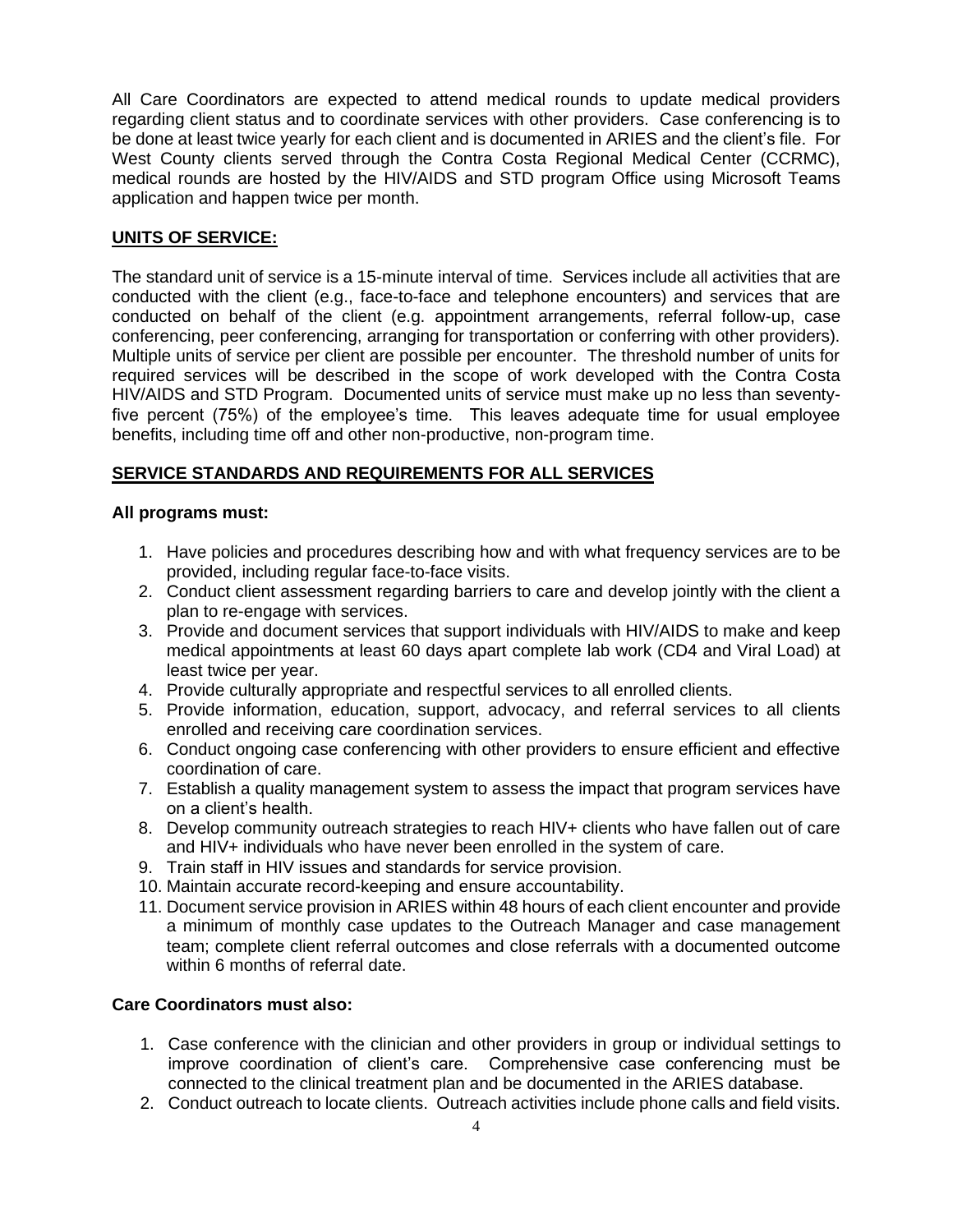- 3. Maintain strict confidentiality. Care Coordinators must complete annual HIPAA and California Privacy Act trainings and must strictly adhere to these guidelines, including reporting any potential HIPAA breach or incident to the HIV/AIDS and STD Program within 24 hours.
- 4. Attend monthly outreach meetings at the HIV/AIDS and STD Program in Martinez.
- 5. Accept referrals from Medical Case Managers for support in obtaining documents necessary to enroll clients in care. Act upon referrals within 48 business hours.

## **ELIGIBILITY/SUPERVISION OF PROGRAM PERSONNEL**

#### **All Providers must maintain:**

- 1. Annual certification of tuberculosis clearance on file for all program staff.
- 2. Staff who are diverse in ethnicity, culture, gender, sexual orientation, and language and have received cultural competency training. Additional training in trauma-informed care and Motivational Interviewing are strongly encouraged.
- 3. Links to community-based organizations targeting the population groups they are serving.
- 4. Memorandum of Understanding (MOU) for interpretation services that are not provided on-site.
- 5. Staff with experience and qualifications in the specific service category being funded. No specific educational degree is required. Individuals in this position are strongly encouraged to have relevant life experience.
- 6. Supervisory staff who are experienced in the relevant service being delivered.

## **TRAINING AND EDUCATION FOR ALL SERVICE STAFF**

## **All staff should have at a minimum:**

- 1. HIV/AIDS training and education to increase sensitivity of administrative support staff and practitioners to the issues of those living with HIV/AIDS.
- 2. HIV/AIDS prevention and education training to enable providers to promote HIV risk reduction activities that will halt the spread of the disease.
- 3. Cultural competency training to provide appropriate services to clients identifying as Black/African American, Hispanic/Latinx, transgender and/or others identifying as gay, bisexual or same gender loving.

## **PHYSICAL PLANT STANDARDS**

Services may be provided in the client's home, at clinics, in a clinical provider's office or at another mutually acceptable location.

#### **All service locations must include:**

- 1. Access to a private, confidential space for clients to meet with program staff;
- 2. A facility where illegal drug use is not tolerated on site;
- 3. A comfortable, trauma-informed environment for people living with HIV/AIDS; and
- 4. A confidential and secure location for client files.

#### **In addition, ALL agencies must ensure the following:**

1. Compliance with Fire Regulations, Health and Safety Regulations, Building Codes, and Zoning Regulations: Buildings in which services are provided must be in compliance with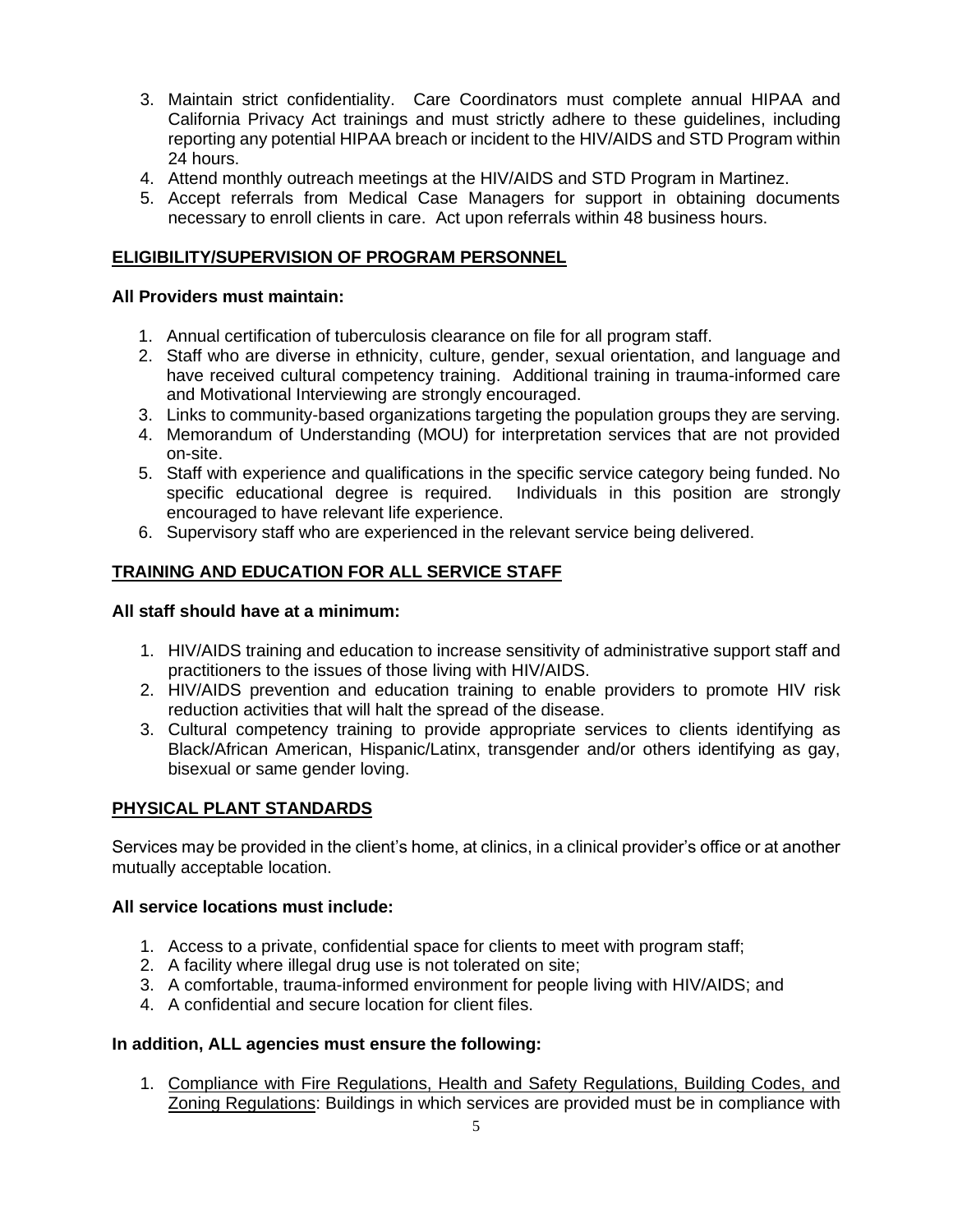city and county fire regulations, health and safety regulations, building codes, and zoning regulations. Emergency exits, smoke detectors, etc., must be clearly visible.

- 2. Compliance with Requirements for Accessibility for Persons with Disabilities: The term "accessibility" means that service provider offices can be approached, entered, and used by persons with disabilities, including but not limited to those using wheelchairs or walkers and those with sight impairments. The following codes and acts specify requirements related to accessibility:
	- a. Americans with Disabilities Act ("ADA"), 42 United States Code ("USC"): Title II applies to residential dwellings; Title III applies to hotels providing nonresidential accommodations (Path of travel for residents must be accessible).
	- b. Fair Housing Act ("FHA"), 42 USC: Applies to new residential dwellings except certain single family or small owner-occupied dwellings. (5% of the units plus all common space must be accessible).
	- c. Section 504 of the Rehabilitation Act of 1973, 42 USC: Applies to all programs & activities receiving federal funds.
	- d. Architectural Barriers Act, 42 USC: Applies to most new buildings built with federal assistance.
	- e. State Building Code, Title 22 of CA Code of Regs: Applies accessibility standards to public buildings, public accommodations, and publicly funded rental housing.

## **V. FISCAL MANAGEMENT**

The Contra Costa Health Services Department will reimburse the contractor for actual costs monthly. This funding must not exceed 60% of the agency's total annual budget. Per federal directive, administrative expenses may not exceed 10% of the award. Additional indirect charges are not allowed in the budget. Agencies with an approved federal indirect rate may petition the CC HIV/AIDS and STD Program for a waiver of this stipulation, but any allowed indirect charges will be included in the overall 10% cap on administration. The agency is responsible for meeting all obligations outlined in the contract. **All services funded through this RFP process are to be provided free of charge to eligible individuals.**

Contracted agencies must comply with annual fiscal audit from the county in addition to or as part of the annual program site visit.

## **VI. HOW TO APPLY**

Applicants may request an electronic version of this RFP by either emailing their request to [eva.lodetti@cchealth.org](mailto:eva.lodetti@cchealth.org) or by downloading a copy in PDF format from the Contra Costa Health Services Department website at [http://www.cchealth.org/groups/aids.](http://www.cchealth.org/groups/aids) All submissions are to be submitted electronically and **only in Portable Document Format (PDF).** Pages must be submitted in the same order as required in the RFP and numbered sequentially. **Late proposals will not be accepted**. **Facsimile (fax) copies are not acceptable**. Proposals must be complete when submitted; changes and additions will not be accepted after submission.

A comprehensive and specific proposal narrative should not exceed seventeen (17) pages, including the Project Budget and Justification (see "Required Format," Section VIII). Supporting documentation is **not** included in the maximum page count.

Please submit your proposal via email to [eva.lodetti@cchealth.org,](mailto:) electronically time stamped no later than **5:00 pm on Friday January 14, 2022,** and **only** in standard (8 x 11 letter sized)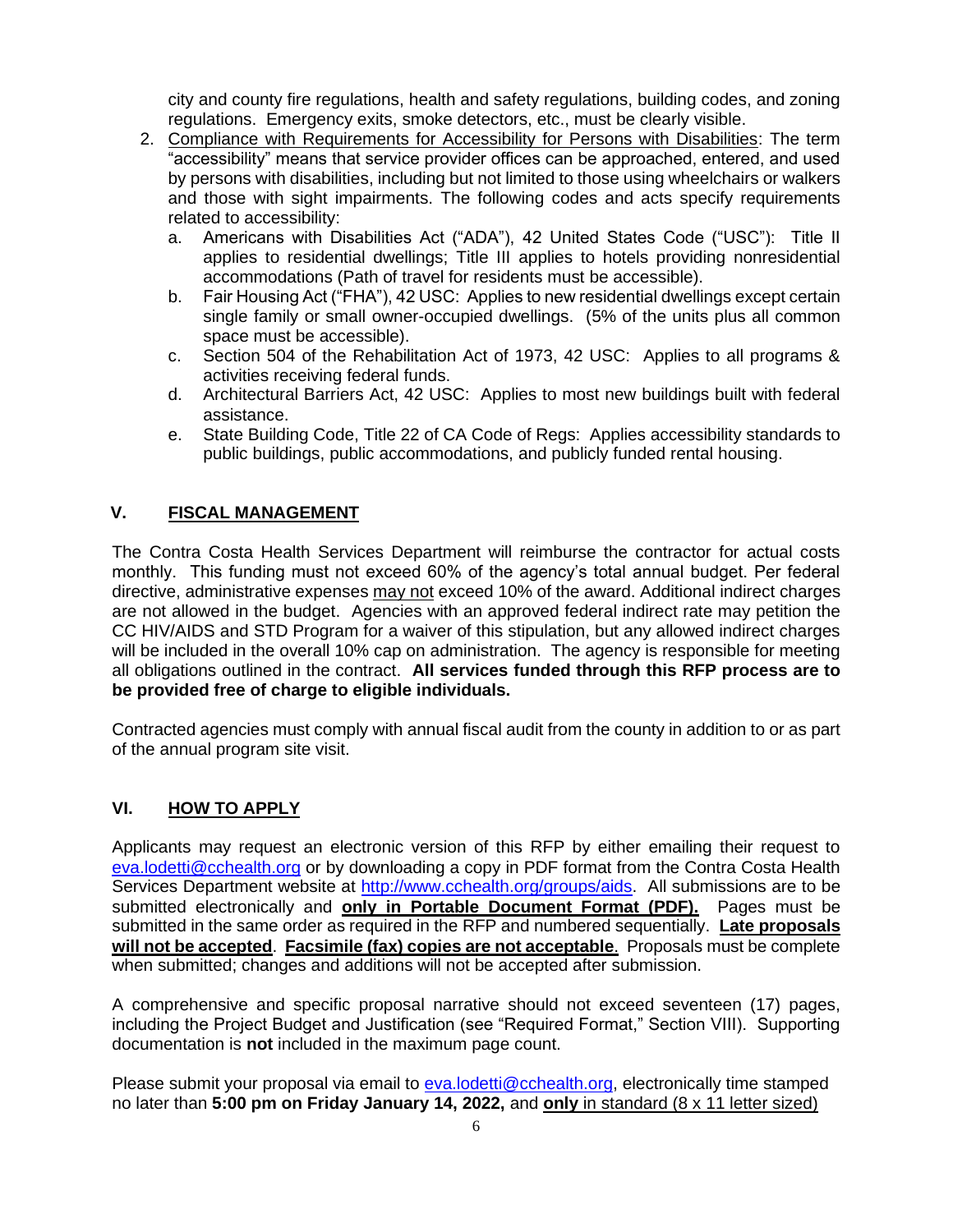#### PDF format.

If signature pages and attachments cannot be scanned into the application, they must be delivered by mail no later than Friday, January 14, 2022. Please send mailed correspondence to

Contra Costa Health Department Attn: Eva Lipke 597 Center Ave. Suite 200 Martinez, CA 94553

#### **Please note:**

- 1. Contents should be in the order outlined here with the pages numbered sequentially throughout the proposal, including the forms and attachments.
- 2. Only the attachments identified in Section VIII will be accepted.
- 3. Proposals should be as concise as possible, must be in 12-point font with 1 inch margins on letter sized paper and must not exceed page limitations where specified. Do not assume that the reader knows your agency or program.
- 4. Issuing an RFP does not obligate the HIV/AIDS and STD Program to award a contract to any provider, nor is the HIV/AIDS and STD Program liable for any costs incurred by the organizations in the preparation of proposals. The HIV/AIDS and STD Program retains the right to award parts of the contract to several bidders, to not select any bidders, and/or to re-solicit proposals.

Questions about the requirements and components of the proposals may be directed to the HIV/AIDS and STD Program: (925) 313-6771.

### **VII. REVIEW PROCESS**

#### **The review/selection process is comprised of the following steps:**

- 1. **Administrative Review:** The CC HIV/AIDS and STD Program staff will review all submitted proposals to ensure proposals are complete and in compliance with instructions in this RFP. Proposals not conforming to these basic standards will be considered as not meeting the application deadline. Agencies that file incomplete proposals will be notified of their ineligibility.
- 2. **Review of Proposed Program:** Persons with expertise in the service category will evaluate and determine a preliminary score for each proposal, based on the guidelines listed in "Review and Award Criteria". Preliminary scores will be combined to determine a ranking for all proposals.
- 3. **County HIV/AIDS and STD Program Review:** The CC HIV/AIDS and STD Program will review the recommendations and rationale for funding decisions and will determine the award amount. All final funding decisions will be made by the CC HIV/AIDS and STD Program.
- 4. **Notification of Award:** Each agency submitting a proposal will be informed in writing of the funding decision. **Final awards are subject to federal notice of grant award from the Ryan White Part C Program.**
- 5. **Appeals:** Applicants may appeal the process, not funding outcomes. Appeals must be submitted in writing to the CC HIV/AIDS and STD Program Director within seven (7) business days of receiving written notification of the funding decision. Appeals must identify what part of the RFP process is being appealed and the reasons for the appeal.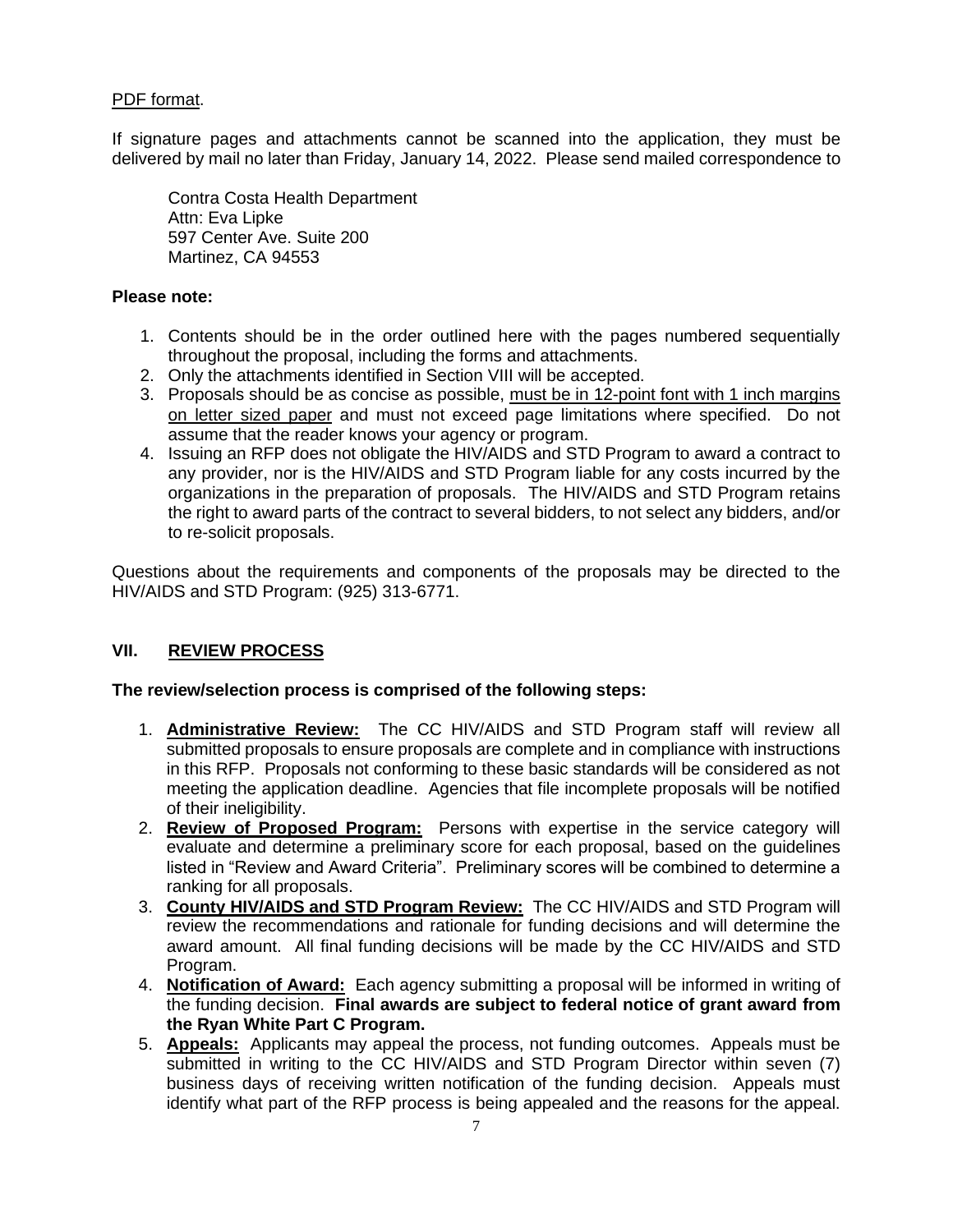The CC HIV/AIDS and STD Program Director will make decisions regarding appeals within five (5) working days of appeal receipt.

## **VIII. REQUIRED FORMAT**

## 1**. Funding Application Cover Sheet (Attachment A) (not counted in page limit)**

The Funding Application Cover Sheet contains the applicant's name, mailing address, telephone and fax numbers and the service category and amount requested. It must be signed by the applicant's Chief Executive Officer and the President of the applicant's Board of Directors. A scanned PDF version is acceptable.

## 2**. Agency Capability - maximum one (1) page (counted in page limit)**

- a. Provide a brief agency history and description.
- b. Explain the agency's involvement with its target community.
- c. Describe the agency's involvement and experience working with CCCHAP's target populations as identified in this RFP.
- c. Describe the direct services currently provided for PLWHA or affected others and the length of time these have been offered by the agency. Describe the agency's role in linking clients to primary care services.
- d. Describe the involvement of PLWHA in the agency's governance and planning of services.
- e. Describe the qualifications of project personnel, including direct service and supervision staff.

## 3**. Agency Outreach and Collaboration - maximum one (1) page (counted in page limit)**

- a. Describe how the agency publicizes its services to its target population, including service providers, and ensures client access to services.
- b. Describe the agency's experience with collaborative service planning and service coordination with other agencies. Provide concrete examples.
- c. Specify how the agency links clients to other services (e.g., Medical/social services, transportation, etc.).
- d. Describe the changes, if any, that will be made to existing service delivery to ensure the success of the proposed project.
- e. Describe how providers will assist "hard-to-serve" clients, including those with mental health or substance abuse issues, homelessness, criminal histories, or limited work/income.
- f. Describe linkages and collaboration with the homeless and other systems of care.
- g. Describe how the agency views its role in the community and the Contra Costa system of HIV care.
- 4. **Target Population and Needs Assessment - maximum two (2) pages (counted in page limit)**
	- a. Identify the population your agency intends to serve, including the geographic community area(s) and the prevalence of HIV/AIDS in this population.
	- b. Identify successful strategies used by the agency to reach these populations.
	- c. Describe barriers to the provision of direct HIV/AIDS services to this population and within the geographic area (West Contra Costa County).
	- d. Describe actions taken recently by the agency to address these barriers.

# 5. **Proposed Project Objectives – maximum two (2) pages (counted in page limit)**

- a. Indicate the proposed project's objectives. These must be specific, time-phased, measurable, and adhere to the service definitions in this RFP. *Refer to the service category descriptions, especially the service standards and requirements (Section IV) for guidance in developing your proposed project objectives.*
- b. Define for each objective the number of clients you will serve and any specific characteristics. Be specific in projected numbers of clients who are Black/African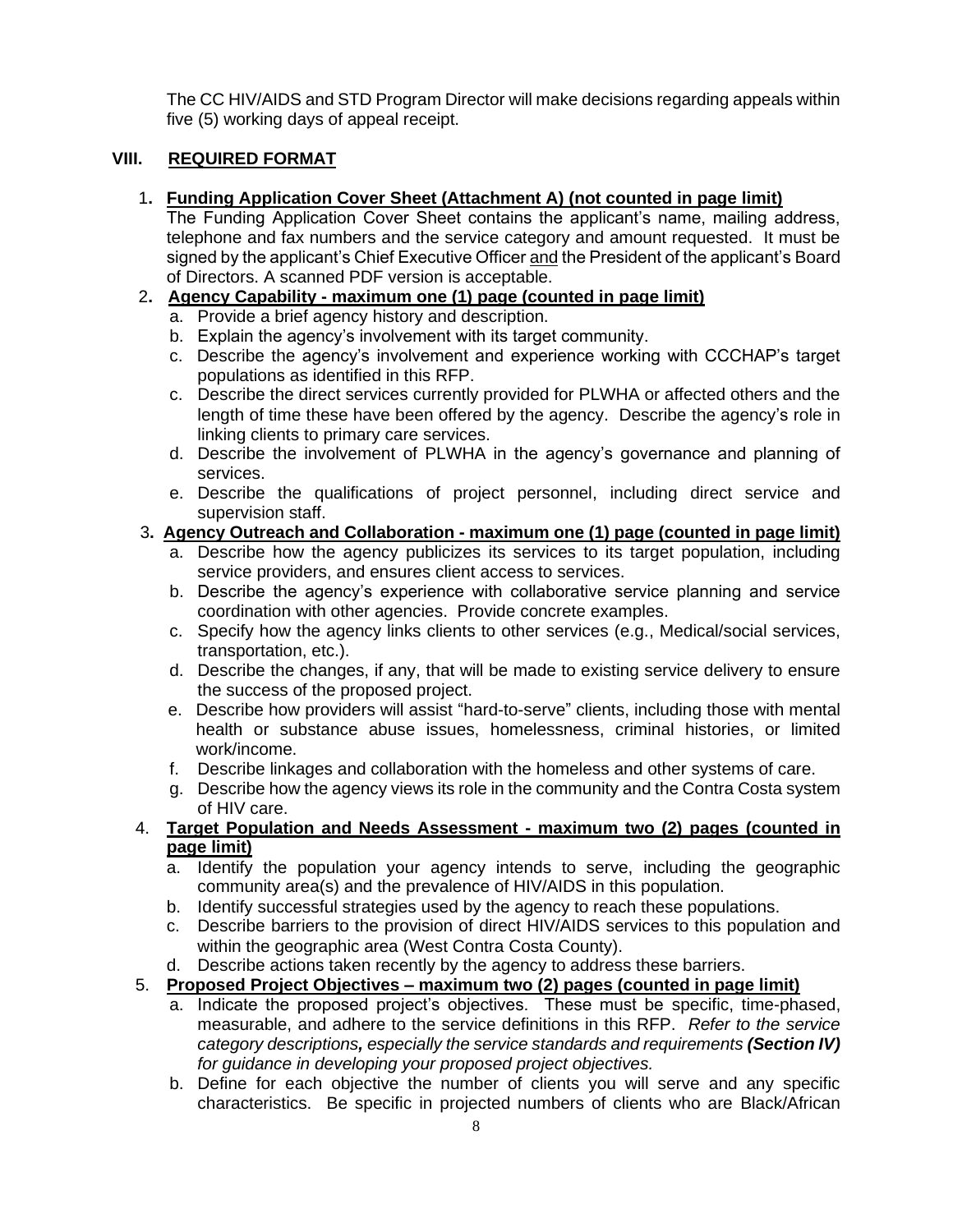American or Hispanic/Latinx men who have sex with other men, women (particularly women of color), and injection drug users.

## 6. **Proposed Program - maximum six (6) pages (counted in page limit)**

- a. For each major objective listed above, describe the primary steps, activities, and milestones, in chronological order. Make sure the plan specifies how your activities will support access to primary care and follow up on referrals. In your response, provide an answer to the "who, what, where, when, and why" of the proposed project. Who will manage the proposed project? Who will carry out the program? What will you do? Where and when will these activities be conducted? Why did you select this particular approach?
- b. Describe the ways in which these activities and strategies are developmentally appropriate, culturally competent, and linguistically specific for the target population(s) and community area(s) to be served. Include in your answer the role of volunteers, as well as the involvement of PLWHA in program development, execution, and management.

### 7. **Proposed Project Budget - maximum one (1) page and Budget Justification maximum two (2) pages (counted in page limit)**

The application must include a line-item budget and a budget narrative (see attachments B and C) explaining how each line item will be expended. There is a cap of 10% on all administrative charges. Routine administrative charges may include Director's time, agency rent and utilities, payroll, audits, maintenance, supplies, telephone and other shared program costs. Costs such as mileage to and from clinics or clients' homes should be assigned as program expenses, not administration. **The project budget should include information on other sources of revenue.** Applicants will be required to maintain written documentation, including legible invoices and canceled checks.

### 8. **Quality Assurance Plan - maximum one (1) page (counted in page limit)**

The proposal must include a summary of the agency quality assurance plan that demonstrates how the agency will ensure that the services provided will improve clients' health status. Outcome indicators (including those detailed in Section IV, *Service Standards and Requirements for all Services)*, must show direct linkages between the services provided and access to medical care. The agency will measure progress towards meeting the indicators during the contract period. The quality assurance plan must describe how Continuous Quality Improvement activities will be conducted and how the agency will use the results to improve the provision of services.

## 9. **Service Continuity Plan**: **maximum one (1) page (counted in page limit)**

The applicant must describe in detail how and with what frequency services will be conducted when a staff vacancy or other disruption occurs within the program. What will be done to minimize interruption? Which services will be prioritized during the period and why? Who will be responsible for which aspects of service delivery? Who will provide supervision? How will clients be notified? How will communication with other providers and the HIV/AIDS and STD Program be handled?

The applicant will also describe the process for agency oversight to ensure timely submission of data and other deliverables, including attendance at required meetings. How will the agency ensure that individuals funded by the HIV/AIDS and STD Program (or other funders listed as grant references) for other activities will not be deployed from those activities to cover new vacancies? What process will be used if the proposed plan must be redesigned due to other unforeseeable events?

## 10. **Additional Supporting Documentation (not counted in page limit)**

- a. **Tax-exempt status** determination letters from the Internal Revenue Service and/or the State of California.
- b. **Job Descriptions** for any primary positions to be funded under the proposed project.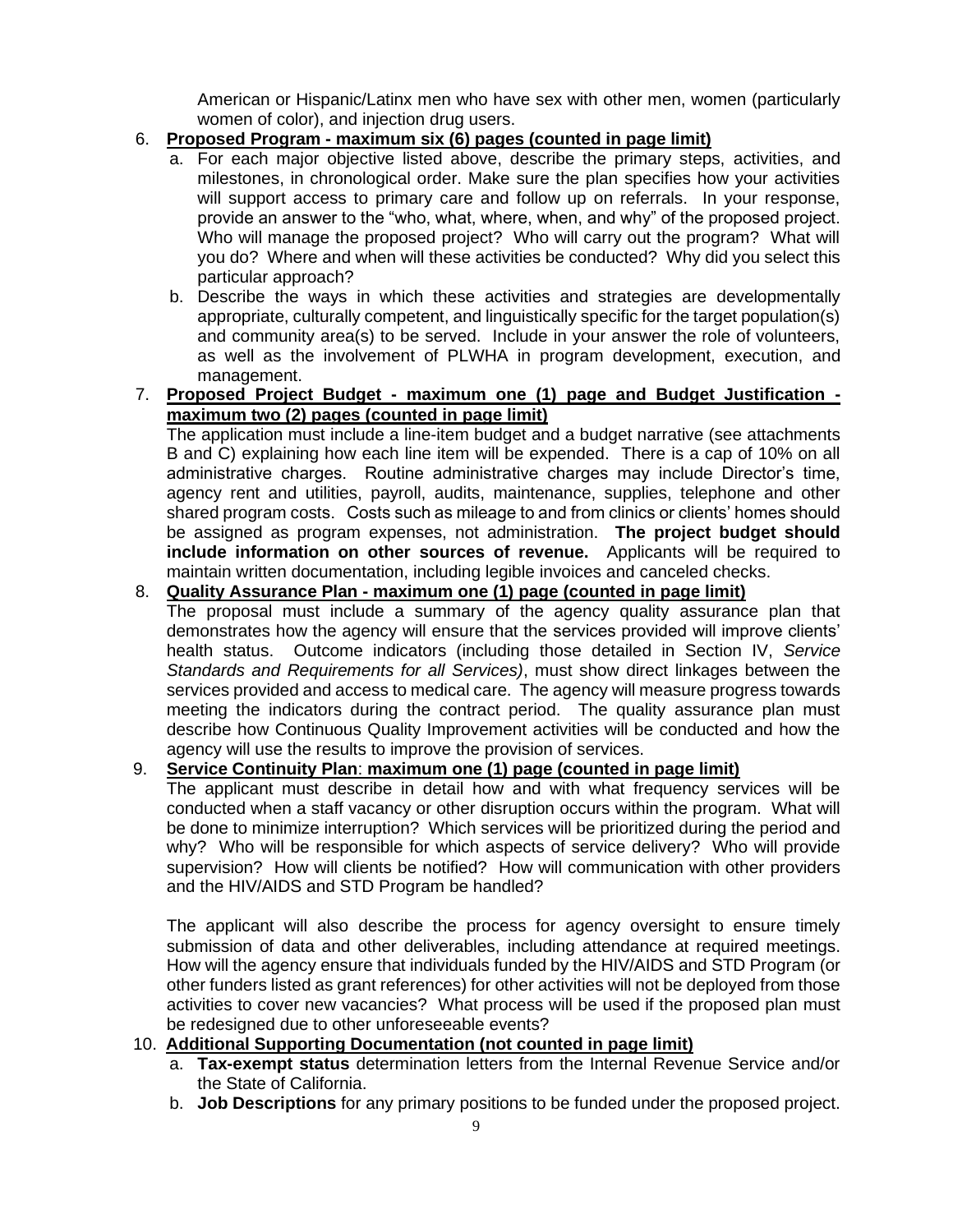These should include educational/experiential qualifications for the position, as well as job duties and responsibilities.

- c. **Resumes or statements of qualifications** of primary staff funded under the proposed project as well as any supervisory staff--even if not funded under this grant. If a prospective candidate has been identified but not yet hired for any position to be funded include their resume in this section. Resumes should reflect an individual's current job status. Proposals should not include resumes of individuals not involved in the proposed project.
- d. **Memoranda of Understanding and Letters of Collaboration** may be included but must be project specific.
- e. **Service Provider Profiles** (Attachments D, E, F and G) report financial information on the agency - including HIV composite and total agency budgets - and provide demographic information on the agency's Board of Directors, volunteers, program staff, and HIV/AIDS clientele. Self-disclosure of HIV status is voluntary and is not required.
- f. **Past Performance** Information (Attachment H) provides contact information on contracts held with the applicant agency. Those individuals listed will be contacted for an evaluation of the applicant agency's performance. Applicants are encouraged to list those contracts that are most relevant to the service category applied for. **Applicants may list only one contract held with Contra Costa HIV/AIDS and STD Program.**
- g. **Program Procedural Protocols** (optional) several service providers have developed service manuals outlining procedures and protocols. This additional information may provide the independent review panel with a better perspective of an applicant's program. A maximum of 20 pages is allowable. If your manual exceeds this amount, provide a representative sample with an explanatory cover sheet.
- h. **List of Board of Directors** including affiliations, city of residence, and means to contact.
- i. **Organization Chart** including the name of staff currently in each position and the FTE of each position.
- j. **A copy of the agency's most recent audited financial statement**  include the auditor's management letter, notes and statement of findings.

Additional documentation may be required to complete the contracting process.

## **IX. REVIEW AND AWARD CRITERIA**

#### **Complete applications will be reviewed and evaluated as follows:**

#### 1. **Applicant Capability, Outreach and Collaboration- 20 points**

- a. Does the applicant describe sufficient relevant experience in the successful provision of services similar to those it proposes to provide? Does the applicant have a history of working with the target population?
- b. Does the applicant demonstrate that it has established links with its target community area(s) and population(s) and with other service providers in this community?
- c. Are PLWHA serving on the applicant's Board of Directors or otherwise involved in agency governance? Does the applicant employ PLWHA as paid staff in any positions of authority? Is there a consumer advisory board? If the applicant's Board of Directors and its staff are not reflective of the targeted population(s), has the applicant taken substantive steps to increase such representation? Does the makeup of the Board of Directors and/or staff reflect the community being served?
- d. Has the applicant identified qualified individuals to carry out the proposed activities?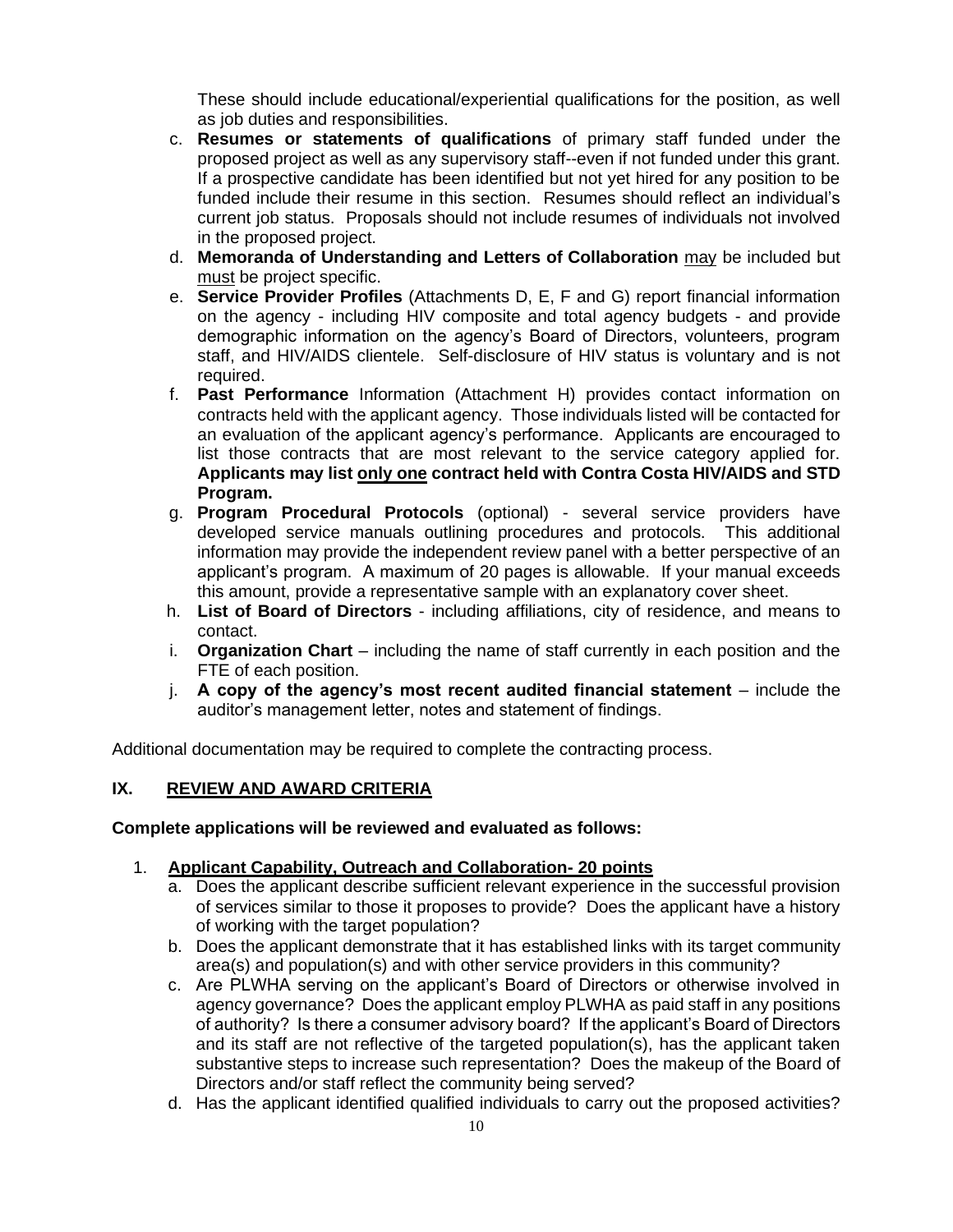Does the applicant currently employ them, or do they need to be hired?

- e. Does the applicant describe reasonable methods to identify new clients and ensure they understand how to access services?
- f. Is the referral and coordination process clear?
- g. Is the plan to provide services to the "hard to reach" population(s) clear and consistent with needs of individuals with mental health or substance use issues, homelessness, criminal histories, limited employment/income histories, or other extenuating issues?
- h. Has the proposal convincingly demonstrated that the applicant has the administrative and programmatic abilities necessary to successfully administer this program?
- i. Does the proposal demonstrate linkages with other services?

## 2**. Target Population and Needs Assessment - 15 points**

- a. Does the applicant adequately describe how the agency will serve the population(s) impacted by HIV/AIDS? Are the specific needs of African American men who have sex with other men, women of color, and injection drug users identified?
- b. Does the applicant identify the demographic, social, and behavioral characteristics of the target population(s)?
- c. Does the applicant adequately describe challenges and methods to overcome them in service provision with populations living with HIV/AIDS?
- d. Does the applicant explain how/why this project is different from other projects serving this community?
- e. Does the applicant convincingly state the need for this particular program?

## 3. **Proposed Program - 35 points**

- a. Are the applicant's objectives and proposed activities appropriate, culturally competent, and linguistically specific for the target population(s) and community area(s) to be served? Does the applicant explain why these strategies were selected?
- b. Does the applicant present a realistic plan to deliver proposed services relevant to the needs of the target population and the specific populations identified in Section IV?
- c. Are proposed objectives specific, measurable, and time-phased? Does each objective have related activities and evaluation measures?
- d. Does the applicant explain where/when services will be provided including site location and hours of service?
- e. Does the applicant adequately substantiate that it possesses the cultural sensitivity and competency necessary for successful program delivery to the target population(s)?
- f. Do resumes reflect specific training, prior work, or other evidence of appropriate experience that meet the service standards?
- g. Is appropriate supervision for service staff described?
- h. Does the applicant specify how the agency will coordinate with other HIV/AIDS services and general medical/social services to ensure client success in implementing plans and attaining positive health outcomes?
- i. Has the applicant included a reasonable evaluation component in its program plan, including a description of how findings will be used to improve the program?
- j. Does the proposed service meet the service standards and requirements outlined in this RFP?
- k. Does the quality assurance plan adequately describe how the agency will ensure that a high level of service will be provided?
- l. Does the applicant describe how duplication of services will be avoided and that Federal dollars will be used only as "funds of last resort?"
- m. Overall, will this project be an effective use of funds?

## 4. **Financial Information - 10 points**

a. Is the applicant's proposed project budget appropriate and reasonable, given the services to be provided and stated staffing levels?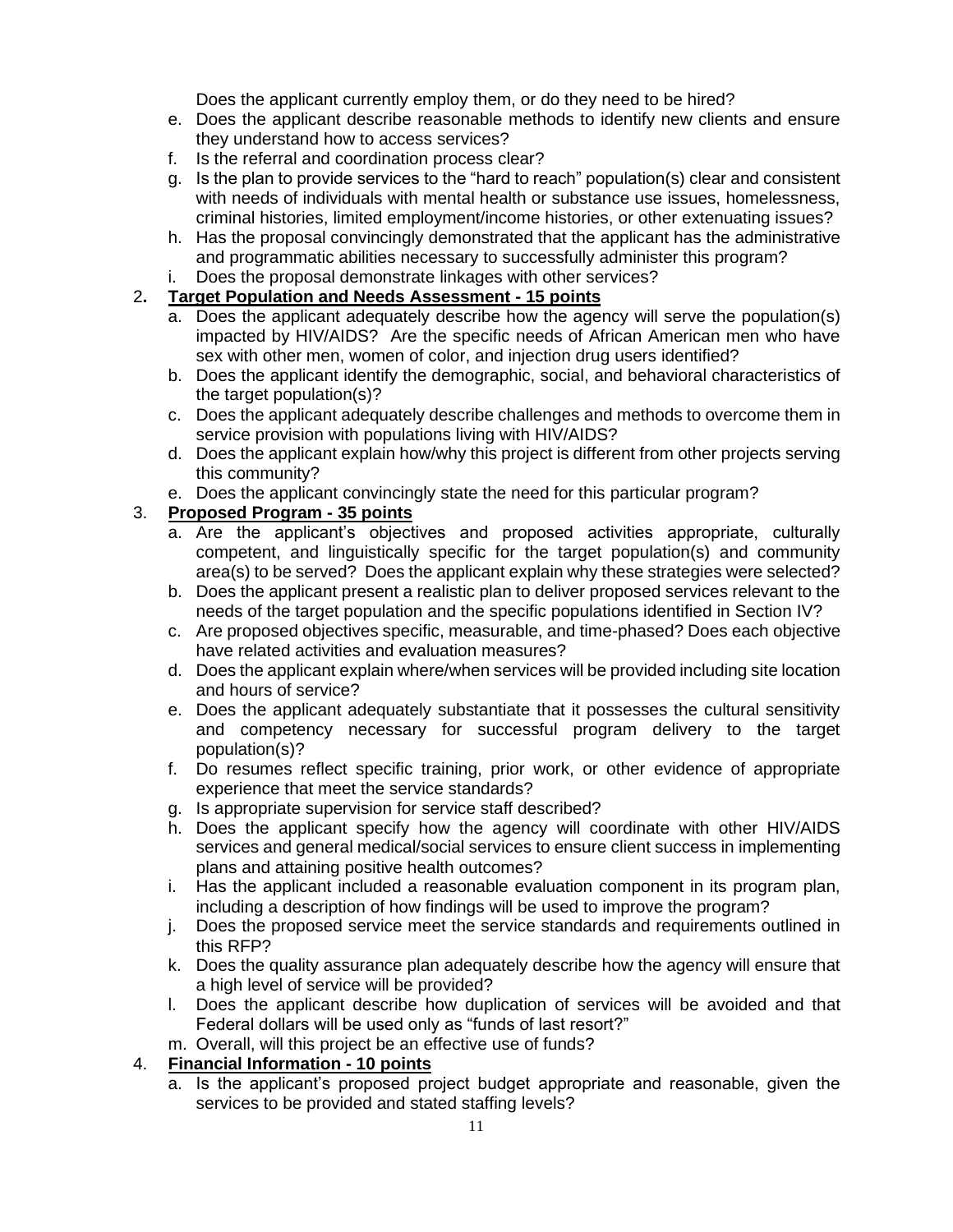- b. Does the requested budget amount reflect the total cost of the proposed project? If not, does the applicant identify other resources that will support this program?
- c. Does the budget justification provide a basis for the level of service proposed and the number of clients targeted?
- d. Does the applicant's project appear to be cost effective?
- e. Is the annualized program budget less than 60% of the agency's total annual budget?

## 5**. Service Continuity - 20 points**

- a. Does the applicant have a plan in place that describes how the agency will provide services to clients during any period when the funded position is vacant?
- b. Does the plan adequately describe how the applicant will ensure that clients and system of care providers will be notified of a change in staffing and that no clients fall through the cracks?
- c. Does the plan adequately address how the applicant will meet contract deliverables without using staff funded for other services?
- d. Does the plan describe how other system of care service providers will be notified about how referrals are to be made to the applicant during this vacancy?

#### *Applicants are encouraged to use the questions listed above to guide, in part, the content of their proposal. Keep in mind that reviewers may not be aware of your proposed program or your agency's experience in Contra Costa County.*

**NOTE: ALL FORMS (ATTACHMENTS A - H) MAY BE DUPLICATED IN LIKE FASHION ON THE APPLICANT'S OWN COMPUTER IF DESIRED.**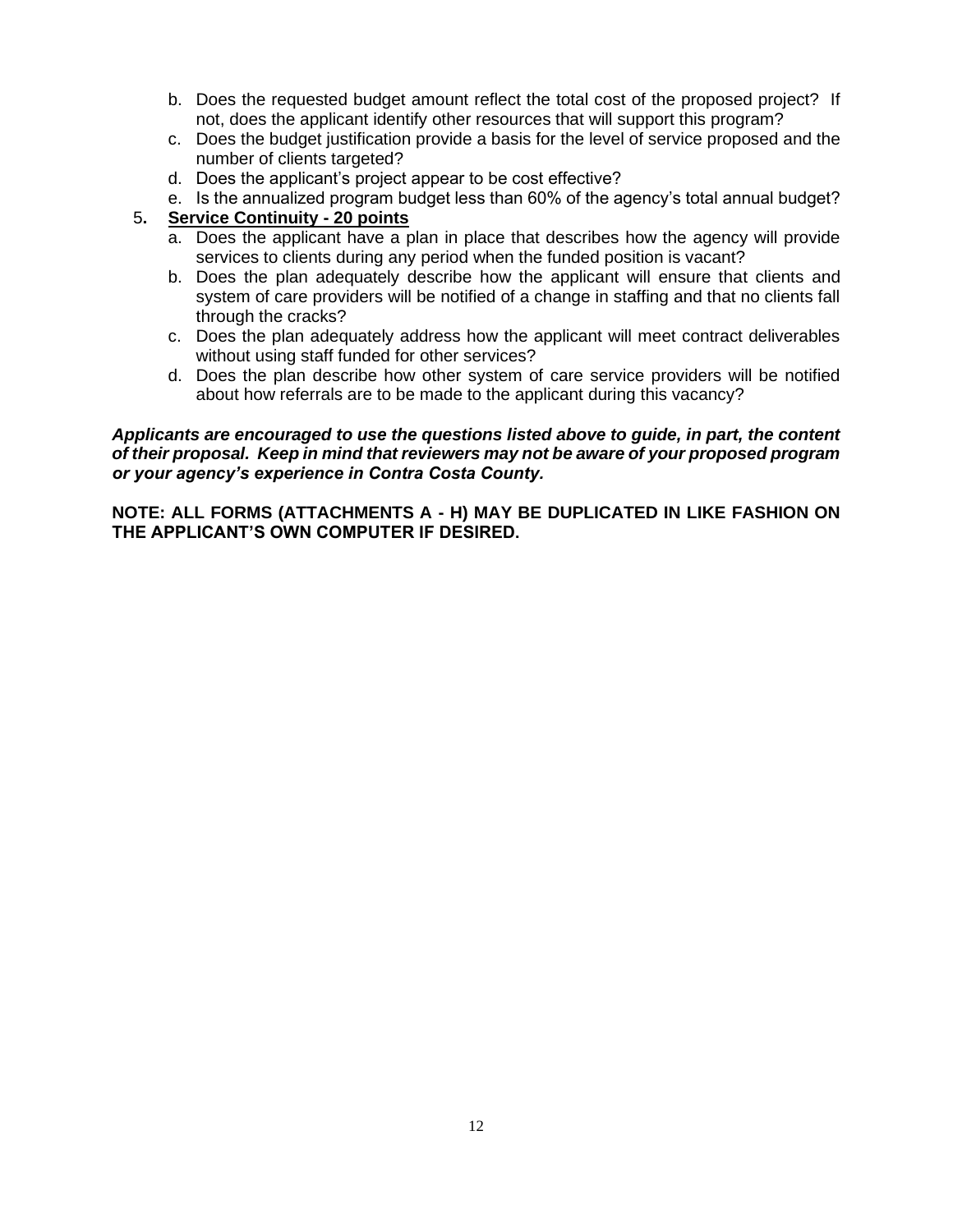### **Attachment A**

#### **CONTRA COSTA HEALTH SERVICES DEPARTMENT PUBLIC HEALTH DIVISION AIDS PROGRAM**

# **FUNDING APPLICATION COVER SHEET**

*(Use one sheet for each service category proposal)*

| Service Category: ______ Outreach                                                                                                                                                                                              |                      |                                 |
|--------------------------------------------------------------------------------------------------------------------------------------------------------------------------------------------------------------------------------|----------------------|---------------------------------|
| Amount Requested: \$                                                                                                                                                                                                           |                      |                                 |
| Targeted Region(s) (Circle as many as appropriate):                                                                                                                                                                            |                      |                                 |
| <b>West County</b>                                                                                                                                                                                                             |                      |                                 |
| Agency Name: Department of the Contract of the Contract of the Contract of the Contract of the Contract of the Contract of the Contract of the Contract of the Contract of the Contract of the Contract of the Contract of the |                      |                                 |
|                                                                                                                                                                                                                                |                      |                                 |
|                                                                                                                                                                                                                                | State: _____________ | Zip Code: ________              |
|                                                                                                                                                                                                                                |                      |                                 |
|                                                                                                                                                                                                                                |                      |                                 |
|                                                                                                                                                                                                                                |                      |                                 |
| (If different than address above)                                                                                                                                                                                              |                      |                                 |
|                                                                                                                                                                                                                                |                      |                                 |
| Are services provided on-site, off-site or both? _______________________________                                                                                                                                               |                      |                                 |
| <b>Applicant's Chief Executive Officer</b>                                                                                                                                                                                     | <b>Directors</b>     | President, Applicant's Board of |
|                                                                                                                                                                                                                                |                      |                                 |
| (Type or print)                                                                                                                                                                                                                | (Type or print)      |                                 |
| Signature:                                                                                                                                                                                                                     | Signature:           |                                 |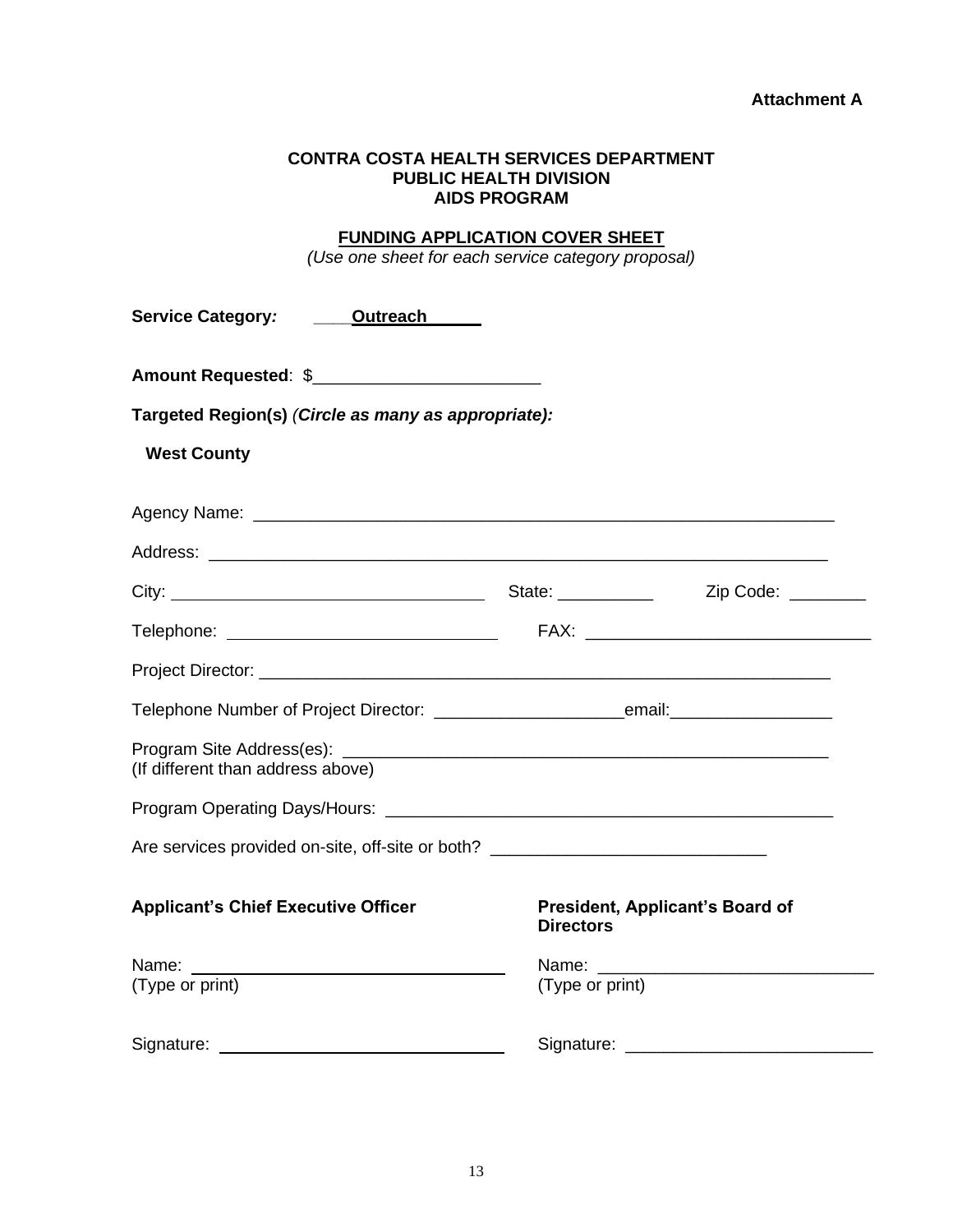# USE THIS FORMAT WHEN COMPLETING THE PROPOSED BUDGET Agency Name May 1, 2022 to April 30, 2023 Name of Service

## **PERSONNEL**

|                                    | annual rate       | Percent | Number of     | Program | Admin |                   |
|------------------------------------|-------------------|---------|---------------|---------|-------|-------------------|
|                                    | of pay            | FTE.    | <b>Months</b> | Cost    | Cost  | <b>Total Cost</b> |
| position 1                         | <b>\$xxx</b>      | xx%     | 12 I          | \$aa    | \$bb  | \$aa+\$bb         |
| position 2                         | $\frac{2}{3}$ xxx | xx%     | 12            | \$aa    | \$bb  | \$aa+\$bb         |
| Supervisor                         | \$xxx             | xx%     | 12            |         | \$bb  | \$bb              |
| total Salaries                     |                   |         |               | x, xx   | x, xx | x,xxx             |
| Fringe Benefits estimated at (xx%) |                   | \$xx    | Sxx           | \$xx    |       |                   |
| <b>Total salaries and Benefits</b> |                   | x, xx   | x, xx         | x, xx   |       |                   |

### **OPERATING**

describe discrete categories of expenses

|                        | Mileage Reimbursement   xx |                          |            | \$xx  |
|------------------------|----------------------------|--------------------------|------------|-------|
|                        | Supplies \$                | $\overline{\phantom{a}}$ | <b>Sxx</b> | \$xx  |
|                        | Telephone \$               | $\overline{\phantom{a}}$ | <b>Sxx</b> | Sxx   |
|                        | Occupancy                  |                          | 0ISxx      | Sxx   |
| <b>Total Operating</b> |                            | x, xx                    | x, xx      | x, xx |
|                        |                            |                          |            |       |

## **OTHER EXPENSES**

List other charges not related to Personnel or Operating expenses

L.

| agency audit $\frac{1}{2}$ -                                           |       | sxx                                    | \$xx |
|------------------------------------------------------------------------|-------|----------------------------------------|------|
| <b>Total Other</b>                                                     | x,xxx | x, xx                                  | x, x |
|                                                                        |       |                                        |      |
| <b>TOTAL REQUEST</b>                                                   |       | $\int x,xxx$ $\int x,xxx$ $\int x,xxx$ |      |
| Charges in the administration column may not exceed 10% of the budget. |       |                                        |      |

*for personnel includes general staff meetings, general supervision, etc., not related to client services. DO NOT use an indirect line for administration charges. Administrative charges may include shared agency costs not assigned to a specific program such as payroll, accounting, maintenance, insurance, utilities, etc. Admin. time*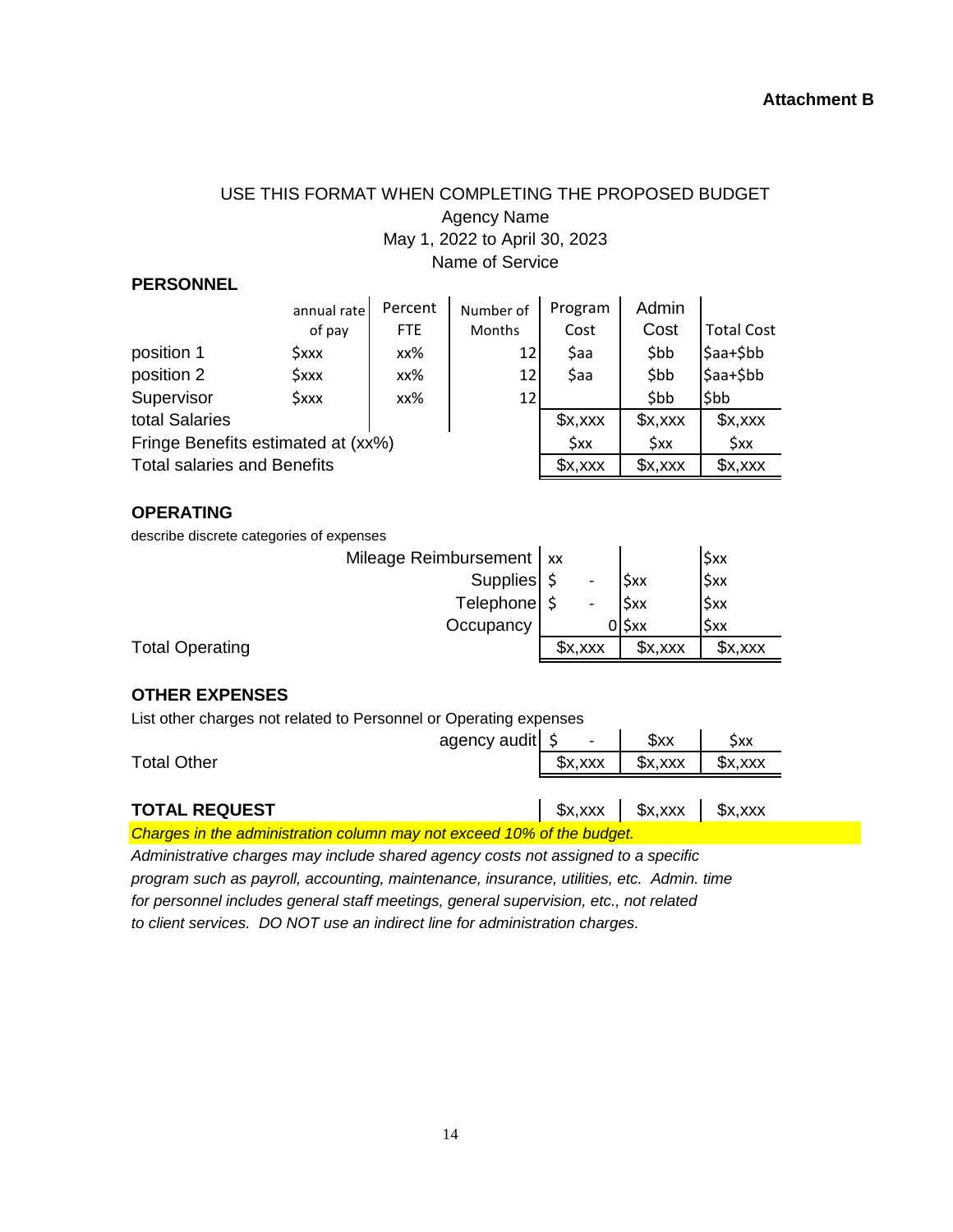**Attachment C**

## **PROPOSED PROGRAM BUDGET JUSTIFICATION (SAMPLE)**

## Agency Name Dates of Services Name of Services

### **1. PERSONNEL**

#### *Salaries*

## A. Outreach Coordinator (One 1.0 FTE, 12 months) \$xx,xxx

The HIV/AIDS housing advocate is responsible for providing housing-related services to facilitate client acquisition or maintenance of permanent housing. The housing advocate's duties may include helping clients complete housing and financial assistance applications, landlord negotiations, educating clients about tenant rights and responsibilities, developing information on housing resources such as a list of affordable and available rental units, etc.

### **B. Supervisor** (0.1 FTE, 12 months) **3xx,xxx**

The supervisor is a qualified professional who has extensive knowledge of and experience with housing advocacy. This person reviews client records regularly, provides professional support and assistance to the housing advocate, and generally oversees housing advocate activities.

#### **C.** Fringe Benefits and Taxes **\$xx,xxx** \$xx,xxx

A rate of xx% for benefits and payroll taxes, which includes FICA, medical insurance and disability insurance, has been applied to total salaries.

## **2. OPERATING EXPENSES \$x,xxx**

Program: Mileage reimbursement for housing searches and client assessments calculated at \$100 miles/mo x \$0.xx /mile x 2 FTE

Administrative: Office Supplies are estimated at \$xx/month x 12 months x 2 staff Administrative: Telephone charges for 3 staff estimated at \$xx /month x 12 months x 3 staff Administrative: Occupancy is \$x.xx per sq ft x y feet

#### **3. OTHER EXPENSES** \$x,xxx

Administrative: Other Expenses include annual agency audit estimated at \$xxxx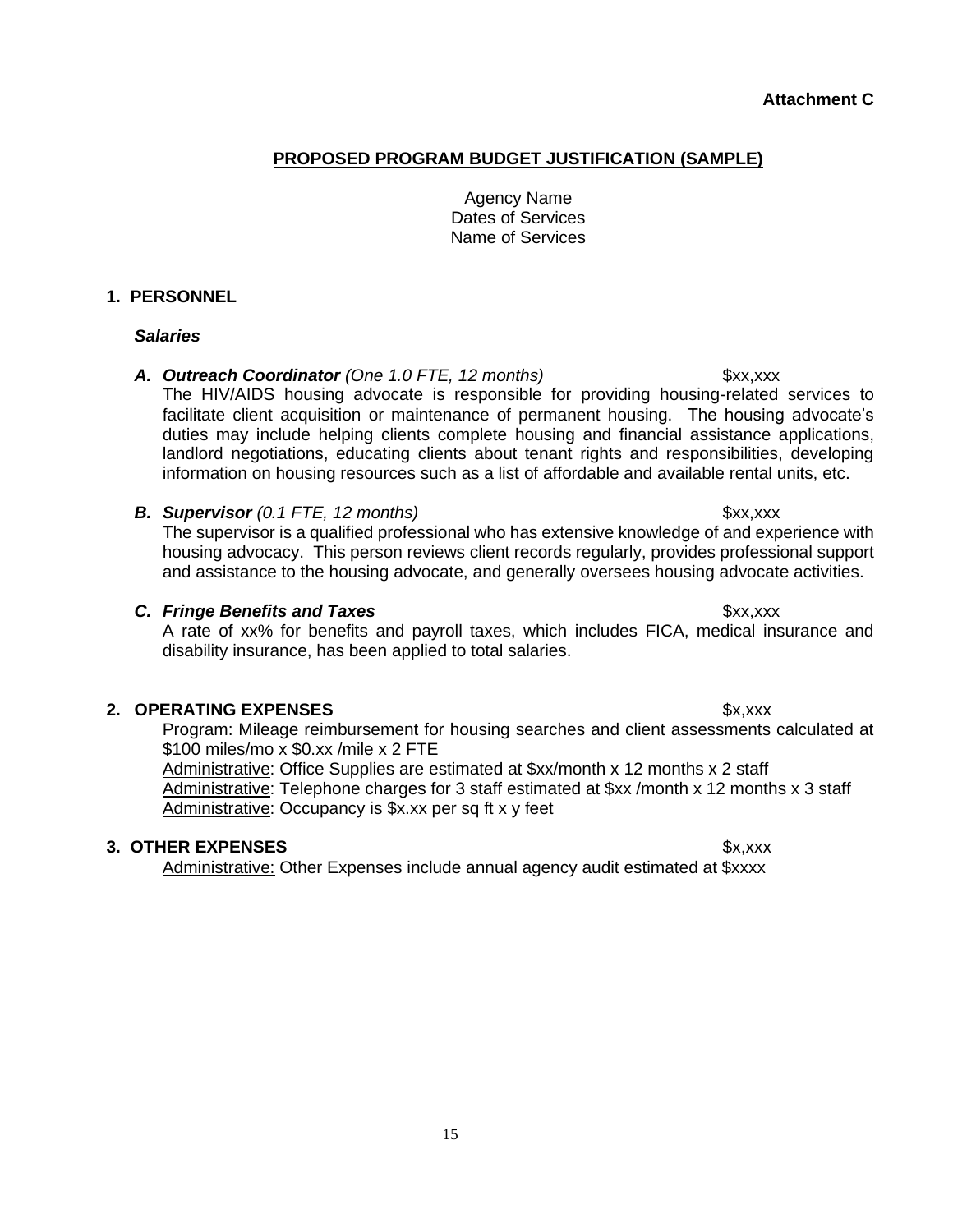## **Attachment D**

# **SERVICE PROVIDER PROFILE**

| COMMUNITY AREAS SERVED BY HIV/AIDS and STD PROGRAMS:                  |                         |                                                                                      |
|-----------------------------------------------------------------------|-------------------------|--------------------------------------------------------------------------------------|
|                                                                       |                         |                                                                                      |
|                                                                       |                         |                                                                                      |
|                                                                       |                         |                                                                                      |
| <b>FISCAL YEAR 2020-2021</b>                                          |                         |                                                                                      |
| TOTAL FISCAL YEAR AGENCY REVENUE (ACTUAL):                            |                         |                                                                                      |
| TOTAL FISCAL YEAR (FY) AGENCY EXPENSE (ACTUAL):                       |                         |                                                                                      |
|                                                                       | <b>SURPLUS/DEFICIT:</b> | and the control of the control of the                                                |
| TOTAL FY 2020-21 HIV/AIDS and STD PROGRAM EXPENSE (ACTUAL):           |                         |                                                                                      |
| (This amount should not be equal to the total 2020-21 agency expense) |                         |                                                                                      |
| applicable:                                                           |                         | Explain how deficit was resolved or how surplus was expended, whichever situation is |
|                                                                       |                         |                                                                                      |

\_\_\_\_\_\_\_\_\_\_\_\_\_\_\_\_\_\_\_\_\_\_\_\_\_\_\_\_\_\_\_\_\_\_\_\_\_\_\_\_\_\_\_\_\_\_\_\_\_\_\_\_\_\_\_\_\_\_\_\_\_\_\_\_\_\_\_\_\_\_\_\_\_\_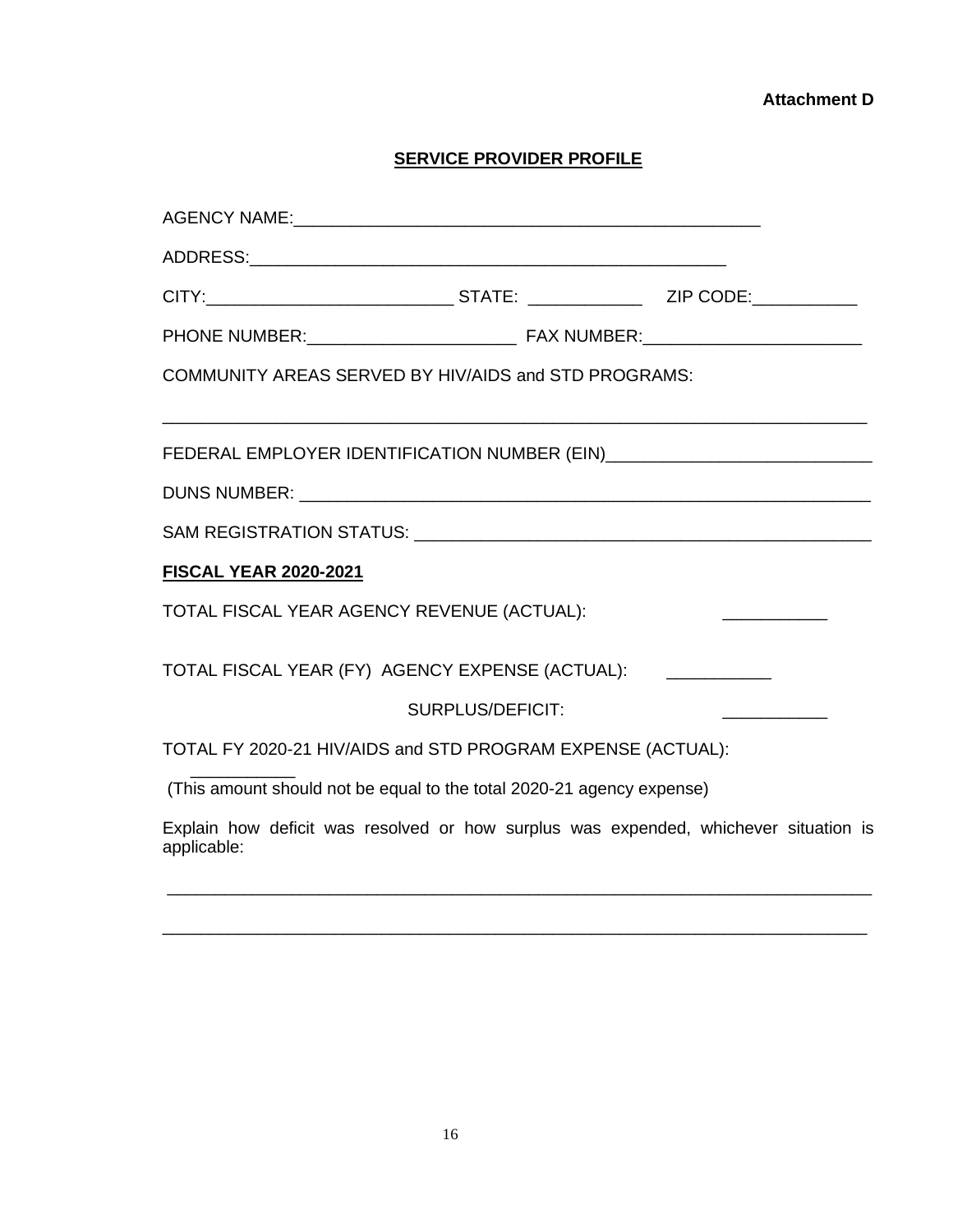#### **COMPLETE THE FOLLOWING INFORMATION FOR YOUR HIV/AIDS BUDGETS ONLY. A Attachment E**

Select the fiscal year most appropriate to your agency (2020/2021 or 2021/2022).

Personnel: Include all salaries to be paid in whole or in part with each fund. Fringe: Provide aggregate amount of fringe benefits.

Travel: Include airfare, ground transportation, lodging, per diem (not mileage). Equipment: Include both purchases and leases. Cost sharing must be applied. Supplies: All supplies to be purchased, including computer software.

Other: All other direct costs not included above. (e.g., rent, printing, phone, postage, utilities, advertising, training, interpreter fees, insurance, equipment maintenance.

Contractual: Funds to be used for services to clients, and/or administration/program support, including consultants or contractors).

Indirect Costs: Use only if your agency has a federally approved indirect cost rate. This is included in the overall cap of 10% for administration.

Summary of HIV/AIDS-Related Funding Sources for FY 2020-21 or 2021-22

| <b>FUNDING SOURCE:</b>                                                   | Ryan White<br>Part A        | Other Ryan White<br>(specify): | Other Ryan White<br>(specify): | <b>HOPWA</b> | City and/or<br><b>State Grants</b> | General Op. or<br>Private Funds | Other | <b>TOTAL</b><br>(of row) |
|--------------------------------------------------------------------------|-----------------------------|--------------------------------|--------------------------------|--------------|------------------------------------|---------------------------------|-------|--------------------------|
| Personnel                                                                |                             |                                |                                |              |                                    |                                 |       |                          |
| Fringe                                                                   |                             |                                |                                |              |                                    |                                 |       |                          |
| Travel                                                                   |                             |                                |                                |              |                                    |                                 |       |                          |
| Equipment                                                                |                             |                                |                                |              |                                    |                                 |       |                          |
| Supplies                                                                 |                             |                                |                                |              |                                    |                                 |       |                          |
| Other (incl. Mileage)                                                    |                             |                                |                                |              |                                    |                                 |       |                          |
| Contractual                                                              |                             |                                |                                |              |                                    |                                 |       |                          |
| <b>Total Direct Costs</b>                                                |                             |                                |                                |              |                                    |                                 |       |                          |
| <b>Indirect Costs</b>                                                    |                             |                                |                                |              |                                    |                                 |       |                          |
| <b>TOTAL COSTS</b>                                                       |                             |                                |                                |              |                                    |                                 |       |                          |
| Summary of HIV/AIDS-Related Funding Sources for FY 2022-2023 (projected) |                             |                                |                                |              |                                    |                                 |       |                          |
| <b>FUNDING SOURCE:</b>                                                   | <b>Ryan White</b><br>Part A | Other Ryan White<br>(specify): | Other Ryan White<br>(specify): | <b>HOPWA</b> | City and/or<br><b>State Grants</b> | General Op. or<br>Private Funds | Other | <b>TOTAL</b><br>(of row) |
| Personnel                                                                |                             |                                |                                |              |                                    |                                 |       |                          |
| Fringe                                                                   |                             |                                |                                |              |                                    |                                 |       |                          |
| Travel                                                                   |                             |                                |                                |              |                                    |                                 |       |                          |
| Equipment                                                                |                             |                                |                                |              |                                    |                                 |       |                          |
| Supplies                                                                 |                             |                                |                                |              |                                    |                                 |       |                          |
| Other (incl. Mileage)                                                    |                             |                                |                                |              |                                    |                                 |       |                          |
| Contractual                                                              |                             |                                |                                |              |                                    |                                 |       |                          |
| <b>Total Direct Costs</b>                                                |                             |                                |                                |              |                                    |                                 |       |                          |
| <b>Indirect Costs</b>                                                    |                             |                                |                                |              |                                    |                                 |       |                          |
| <b>TOTAL COSTS</b>                                                       |                             |                                |                                |              |                                    |                                 |       |                          |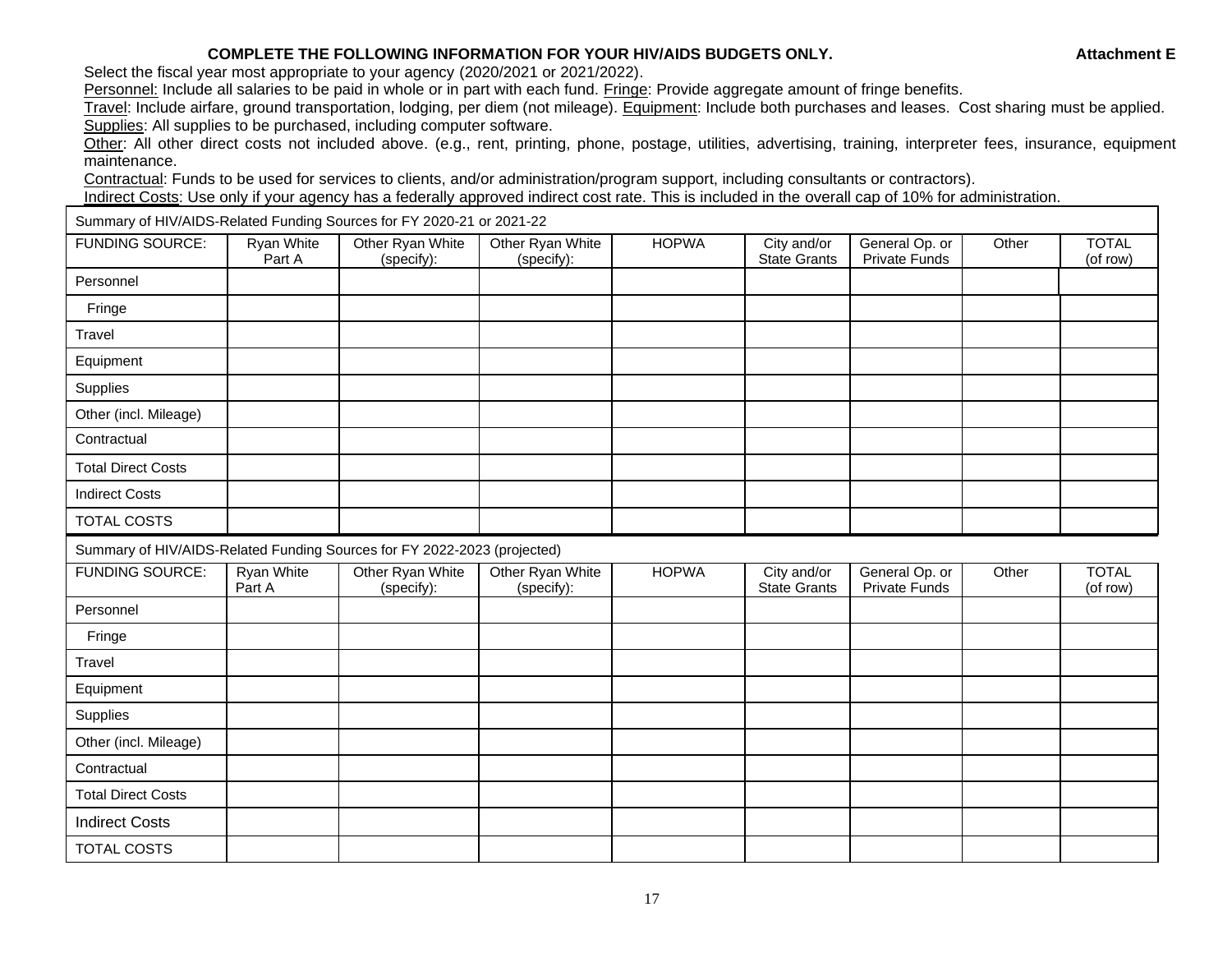### **AGENCY'S CURRENT YEAR TOTAL OPERATING BUDGET (SAMPLE)**

## **Agency Name Time Period (select the fiscal year most appropriate to your agency)**

| <b>EXPECTED REVENUE:</b>               | <b>Service Area 1</b><br>(i.e. Housing) | <b>Service Area 2</b><br>(i.e. Education) | <b>Service Area 3</b><br>(i.e. HIV Services) | <b>TOTAL</b>     |
|----------------------------------------|-----------------------------------------|-------------------------------------------|----------------------------------------------|------------------|
| <b>Public Funds:</b>                   |                                         | x, x                                      |                                              | x, x             |
| CDBG:                                  | x, x                                    |                                           |                                              | x, x, x          |
| Ryan White (Part A):                   |                                         |                                           | x, x                                         | \$xxx,xxx        |
| City of XXX:                           | x, x, x                                 | \$<br>x,xxx                               | xx,                                          | \$xxx,xxx        |
| <b>Foundation Grants:</b>              |                                         | x, x                                      | x, x                                         | x, x, x          |
| Contributions:                         | x, x                                    |                                           | x,xxx                                        | x, x             |
| Fee for Services:                      |                                         | \$<br>X, XXX                              |                                              | x,xxx            |
| <b>Special Event Revenue:</b>          |                                         | \$<br>X, XXX                              |                                              |                  |
| <b>TOTAL REVENUE:</b>                  | x, x, x                                 | x, x                                      | x, x, x                                      | xx, x            |
| <b>EXPECTED EXPENSES:</b>              |                                         |                                           |                                              |                  |
| Salaries:                              | x, x                                    | x, x, x                                   | x, x, x                                      | xx, x            |
| Fringe Benefits:                       | \$<br>X, XXX                            | x, x, x                                   | x, x                                         | x, x             |
| Occupancy/Rental:                      | \$<br>X, XXX                            |                                           |                                              | \$<br>X, XXX     |
| Supplies:                              | \$<br><b>XXX</b>                        | \$<br>x, xxx                              | x, x, x                                      | x, x             |
| Postage:                               | <b>XXX</b>                              | \$<br><b>XXX</b>                          |                                              | \$<br><b>XXX</b> |
| Equipment:                             |                                         |                                           | x, x                                         | x, x, x          |
| Travel:                                | \$<br>X, XXX                            | \$<br><b>XXX</b>                          | \$<br><b>XXX</b>                             | X, XXX           |
| Telephone:                             | X, XXX<br>£.                            | \$<br><b>XXX</b>                          | \$<br>x, xxx                                 | X, XXX           |
| Printing:                              | \$<br><b>XXX</b>                        | \$<br>x, xxx                              | \$<br><b>XXX</b>                             | \$<br>X, XXX     |
| <b>Staff Training/Conferences:</b>     | <b>XXX</b>                              | \$<br><b>XXX</b>                          | \$<br><b>XXX</b>                             | \$<br><b>XXX</b> |
| <b>TOTAL EXPENSES:</b>                 | x,xxx                                   | x, x                                      | \$xxx.xxx                                    | xx, x            |
| <b>Share of Indirect Costs:</b>        | x,xxx                                   | x,xxx                                     | \$ x,xxx                                     | xx,              |
| TOTAL EXPENSES INCLUDING DIRECT COSTS: | \$xxx,xxx                               | \$xxx,xxx                                 | \$xxx,xxx                                    | \$xxx,xxx        |

**\*\*\*\*NOTE: Agency must have an approved (federal) indirect rate to complete this information. Indirect funding is considered part of an overall cap of 10% on administration in these grant awards.**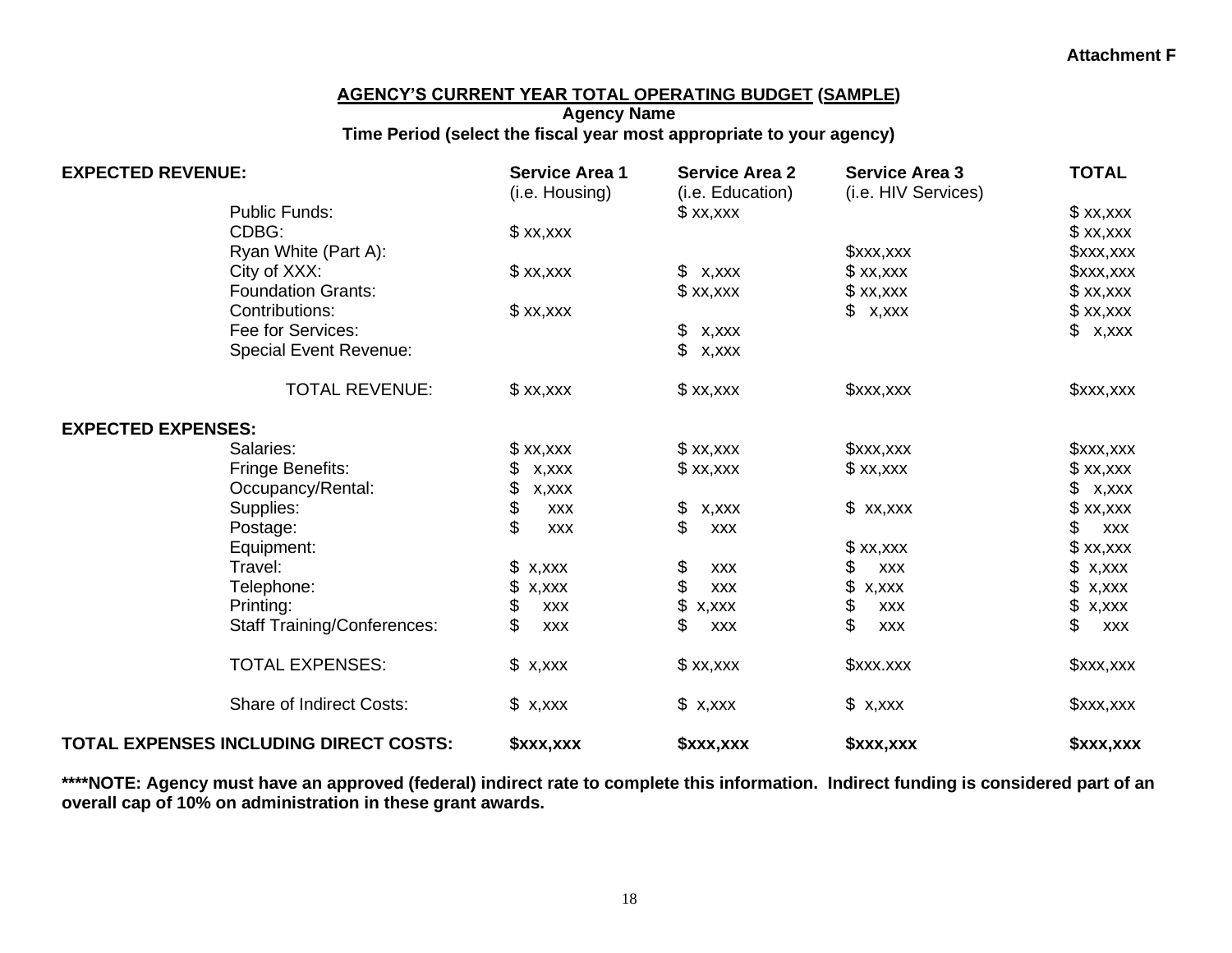**Please complete this agency profile for the total agency (all programs) and then for HIV/AIDS direct services only.**

| <b>TOTAL AGENCY</b>                        |              |      |                                       |               | <b>HIV/AIDS DIRECT SERVICES</b> |                                                       |   |                                   |   |   |   |      |
|--------------------------------------------|--------------|------|---------------------------------------|---------------|---------------------------------|-------------------------------------------------------|---|-----------------------------------|---|---|---|------|
| <b>BOARD OF</b><br><b>DIRECTORS</b>        | <b>STAFF</b> |      | <b>UNDUPLICATED</b><br><b>CLIENTS</b> |               |                                 | <b>UNDUPLICATED</b><br><b>STAFF</b><br><b>CLIENTS</b> |   | <b>OTHER</b><br><b>VOLUNTEERS</b> |   |   |   |      |
|                                            | #            | $\%$ | #                                     | $\frac{0}{0}$ | #                               | $\frac{0}{0}$                                         | # | $\frac{0}{0}$                     | # | % | # | $\%$ |
| <b>Native American</b>                     |              |      |                                       |               |                                 |                                                       |   |                                   |   |   |   |      |
| <b>Black/African</b><br>American           |              |      |                                       |               |                                 |                                                       |   |                                   |   |   |   |      |
| <b>Hispanic or</b><br>Latino/a/x           |              |      |                                       |               |                                 |                                                       |   |                                   |   |   |   |      |
| <b>Asian or Pacific</b><br><b>Islander</b> |              |      |                                       |               |                                 |                                                       |   |                                   |   |   |   |      |
| <b>TOTAL MINORITY</b>                      |              |      |                                       |               |                                 |                                                       |   |                                   |   |   |   |      |
| <b>TOTAL WHITE</b>                         |              |      |                                       |               |                                 |                                                       |   |                                   |   |   |   |      |
| <b>TOTAL WOMEN</b>                         |              |      |                                       |               |                                 |                                                       |   |                                   |   |   |   |      |
| <b>TOTAL MEN</b>                           |              |      |                                       |               |                                 |                                                       |   |                                   |   |   |   |      |
| <b>LGBTQI</b>                              |              |      |                                       |               |                                 |                                                       |   |                                   |   |   |   |      |
| <b>PWHIV/PLWA*</b>                         |              |      |                                       |               |                                 |                                                       |   |                                   |   |   |   |      |

*\* Self-disclosure of HIV status is voluntary and is not required.*

Please indicate whether or not your organization classifies itself as a "minority" organization: YES \_\_\_\_\_\_\_ NO \_\_\_\_\_\_

(A "minority" organization is one in which at least 51% of the board of directors and of the staff are persons of color.)

If your Board of Directors and/or staff are not reflective of the agency's client population, briefly explain why and any steps taken to rectify this situation.